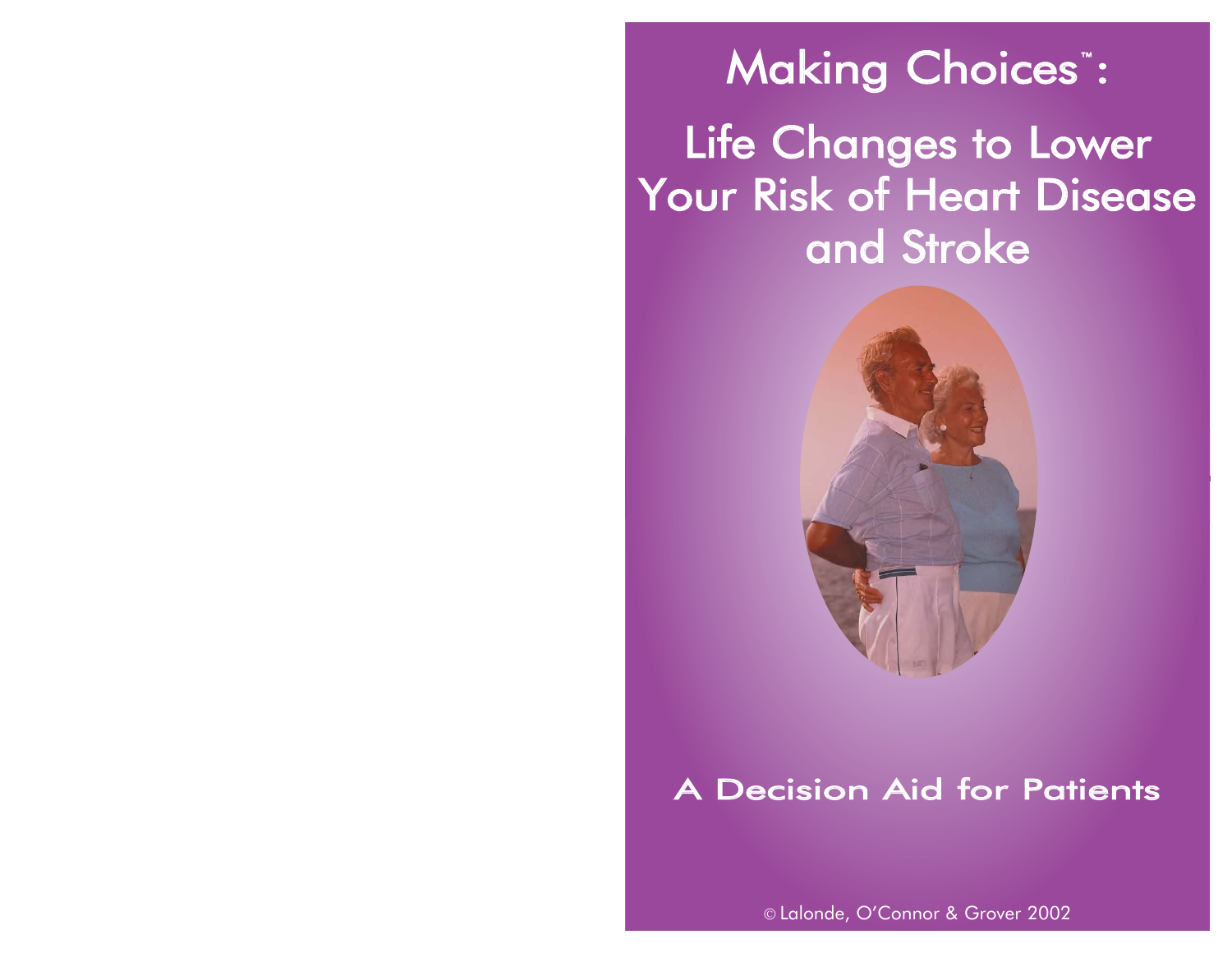| Lyne Lalonde PhD                        | Pharmacy<br>University of Montreal                 |
|-----------------------------------------|----------------------------------------------------|
| Annette O'Connor RN PhD                 | Nursing, Epidemiology<br>University of Ottawa      |
| Steven A. Grover MD MPA<br><b>FRCPC</b> | Medicine, Epidemiology<br><b>McGill University</b> |
| Ilka Lowensteyn PhD                     | Epidemiology, Medicine<br><b>McGill University</b> |

The development and evaluation of this tool was supported by the Canadian Stroke Network, a National Centre of Excellence, and a Post-Doctoral Fellowship awarded by the Medical Research Council of Canada to Dr. Lalonde.

Ottawa Health Research Institute Clinical Epidemiology Program Ottawa Hospital - Civic Site 1053 Carling Avenue Ottawa, Ontario Canada K1Y 4E9 Tel.: 613-798-5555 ext. 17619 Fax: 613-761-5492 E-mail: [ldrake@ohri.ca](mailto:ldrake@ohri.ca)

| Division of Clinical Epidemiology |
|-----------------------------------|
| The Montreal General Hospital     |
| 1650 Cedar Avenue                 |
| Montreal, Quebec                  |
| Canada H3G 1A4                    |
| Tel.: 514-934-1934 ext. 44644     |
| Fax: 514-934-8293                 |
| E-mail:pierrette@epimgh.mcgill.ca |
|                                   |

| Welcome                       | $\mathbf{1}$            |
|-------------------------------|-------------------------|
| Heart disease and stroke      | $\overline{2}$          |
| Major risk factors            | $\overline{\mathbf{4}}$ |
| Life change options           | 8                       |
| Lifestyle options             | 9                       |
| <b>Medicine options</b>       | 20                      |
| Four steps to lower your risk | 24                      |
| <b>Marie's Situation</b>      | 27                      |
| <b>Pierre's Situation</b>     | 31                      |
| <b>Summary Table</b>          | 35                      |
| <b>Resources</b>              | 37                      |
| <b>Glossary of Terms</b>      | 39                      |
| References                    | 42                      |

Table of Contents

Table of Contents able of Contents

**SLUIS** 





**OTTAWA HEALTH RESEARCH INSTITUTE INSTITUT DE RECHERCHE EN SANTÉ D'OTTAWA** 

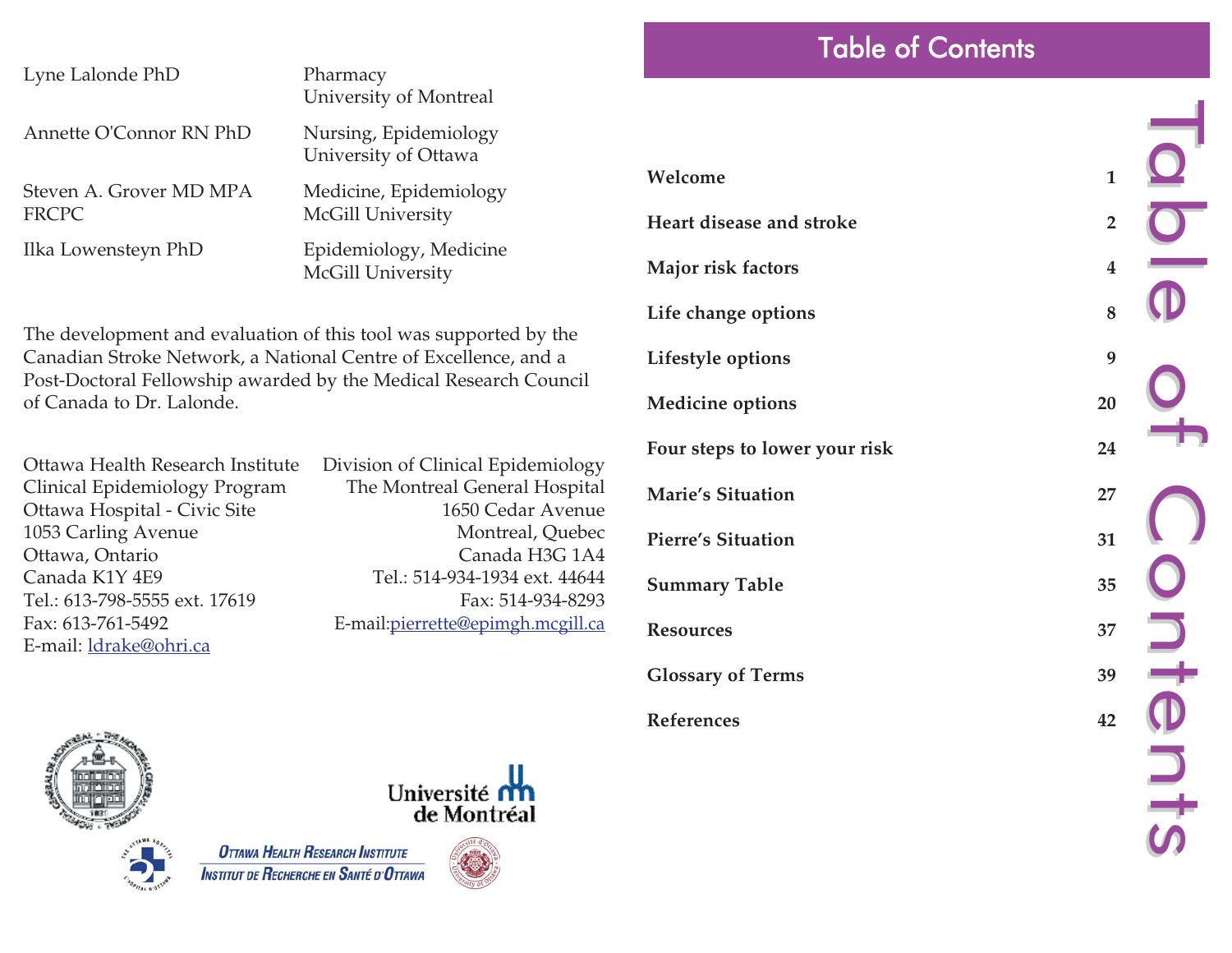### Welcome

This decision aid is for you if:

- O you are interested in learning about your personal risk of heart disease and stroke
- O you are concerned about your cholesterol or blood pressure
- O you are ready to consider life changes to reduce your risk of heart disease and stroke

This booklet and personal worksheet will help prepare you for an informed discussion with your doctor, pharmacist or nurse about options you have to reduce your risk of heart disease and stroke. These options may include changing your lifestyle and taking medicine.

This decision aid was developed by a team of doctors, nurses, pharmacists and researchers and is based on the best available studies. These studies are shown in the text of the booklet with small numbers and are listed at the end in the references section.

Technical terms are defined in the Glossary of Terms found at the end of the booklet.

To make the most of this decision aid you should:

- O review and answer questions in the booklet
- O complete your personal worksheet

1

O take your completed worksheet when you meet with your doctor or pharmacist to discuss ways to lower your risk of heart disease and stroke

In order to lower your risk of heart disease and stroke you need to think about long-term changes. These may include lifestyle changes and taking medicine.

### Heart Disease and Stroke

Heart disease and stroke happen when your blood vessels or arteries become narrower. Heart disease and stroke are the leading cause of death for 1 out of every 3 North Americans.

When the arteries in the heart become narrow, this can cause chest pain, (also called angina), or a heart attack. A heart attack is actually damage to a part of the heart muscle. After a heart attack, the heart can no longer pump blood easily through your body. The person will feel frequent or constant pain in the chest.





If the arteries that carry blood up to the brain become narrow, this can cause a stroke. A stroke is actually damage to part of the brain and is due to lack of blood going to that part of the brain. A stroke often causes loss of movement or speech. The loss depends on which part of the brain was injured. Lack of blood to the brain can also cause a Transient Ischemic Attack (or TIA). This is a small stroke.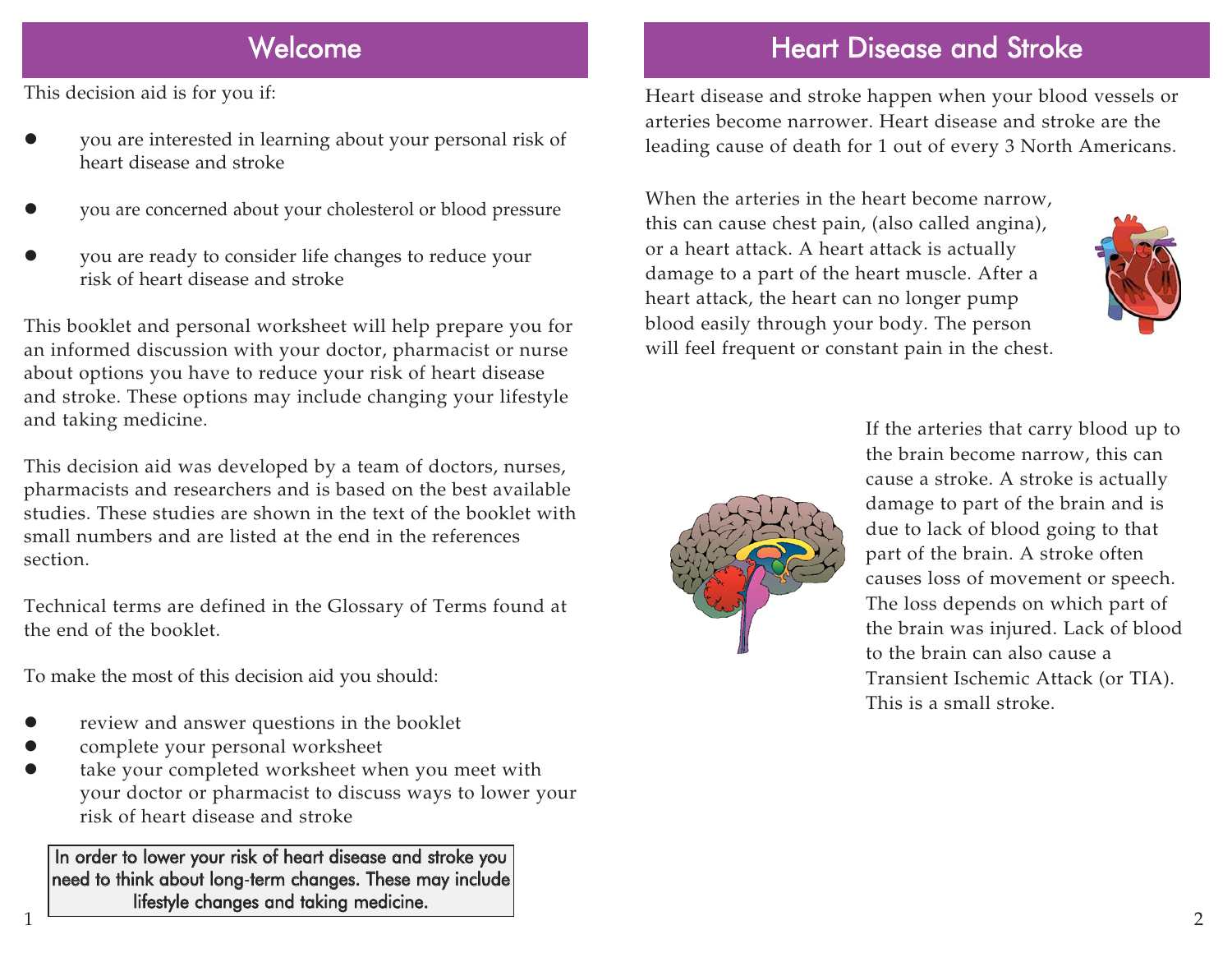#### Heart Disease and Stroke Major Risk Factors

Let's look at what happens to people who have heart attacks or strokes:**1-2**

 $\overline{\circ}$ 00000000 00000000 000000000 ////////// ////////// /////☺☺☺☺☺ ☺☺☺☺☺☺☺☺☺☺ ☺☺☺☺☺☺☺☺☺☺ Out of 100 people who have a heart attack...

- $\otimes$  about 50 will die within one month (50%)
- $\odot$  about 25 will have to limit their activities due to chest pain or shortness of breath (25%)
- ☺ about 25 will be able to get back to their normal activities after a few weeks (25%)

Out of 100 people who have a stroke...

- $\otimes$  about 20 will die within one month (20%)
- $\odot$  about 30 will go to a nursing home as they need help with eating, going to the bathroom and walking  $(30\%)$
- $\circledR$  about 20 will return home, but will have some problems walking or talking (20%)
- $\odot$  about 30 will be able to return home and recover fully (30%)

Personal factors, (for example, being under stress), and lifestyle habits (for example, smoking), increase your risk of heart disease and stroke. The six main risk factors are:

- O abnormal blood cholesterol
- O high blood pressure
- O lack of physical activity or exercise
- O smoking
- O being overweight or obese
- O stress

If you suffer from diabetes or if you had a heart attack or stroke in the past, your cardiovascular risk is higher. Let's look at the risk factors more closely and learn what you can do to reduce them.

#### **ABNORMAL BLOOD CHOLESTEROL***<sup>3</sup>*

Cholesterol is a fat-like material. It is necessary to help the body function. However, too much cholesterol is bad because it sticks to the walls of the arteries and makes them narrower. This means that blood cannot flow well through the arteries.



00000000000 000000000 (B(B(B(B(B)(B)(B) 00000000000 ☺☺☺☺☺☺☺☺☺☺ ☺☺☺☺☺☺☺☺☺☺ ☺☺☺☺☺☺☺☺☺☺

000000000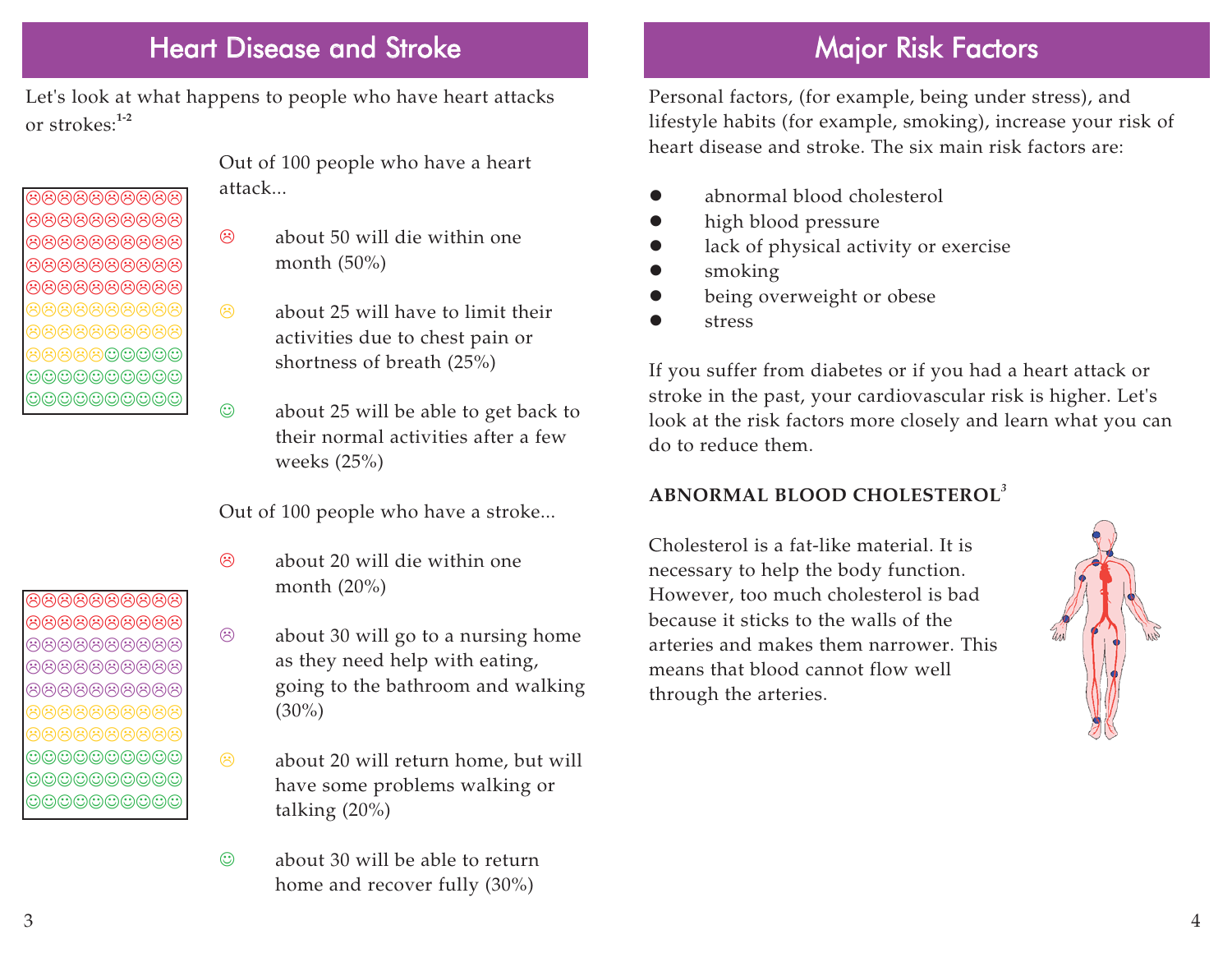### Major Risk Factors

There are two kinds of blood cholesterol.

#### **LDL-cholesterol (the "dump truck")**

- **•** It is called *bad cholesterol* because it "dumps" cholesterol on the walls of your arteries.
- O People with high levels of LDL-cholesterol have a greater chance of having heart disease and stroke.



#### **HDL-cholesterol (the "vacuum cleaner")**

**•** It is often called *good cholesterol* because it carries cholesterol to the liver, which gets rid of it. This helps to clear out the blood vessels and make them wider. So, a higher HDL-cholesterol reading is good.



O People who have low levels of HDL-cholesterol have a greater chance of having heart disease and stroke.

#### **Ideal Cholesterol Levels**

The ideal LDL-cholesterol level is different for different people. In general, the ideal LDL-cholesterol level for someone:

- $\bullet$  with diabetes, heart disease and stroke is a reading of 2.5 or lower
- with hypertension, who smokes or has low HDL-cholesterol, is a reading of 4.0 or lower
- $\bullet$  with no other risk factors, is a reading of 5.0 or lower

The ideal HDL-cholesterol reading is 1.4 and above for women and 1.2 and above for men.

People who have too much "dump truck" (high LDL-cholesterol) and too little "vacuum cleaner", (low HDL-cholesterol) have a greater chance of heart disease and stroke.

## Major Risk Factors

#### **HIGH BLOOD PRESSURE***4-6*

Your blood pressure measures how hard your heart has to work to pump the blood through your body. It is measured in millimetres (mm) of mercury (Hg), and is shown by two numbers, such as "135 over 85".



The higher number, 135, is the **systolic blood pressure**. This is the pressure in your blood vessels when your heart beats.

The lower number, 85, is the **diastolic blood pressure**. This is the pressure in your blood vessels when your heart rests (between beats).

A blood pressure reading of "129 over 84" or less is ideal, while a blood pressure reading of "140 over 90" or higher is high. The tables below give examples of high, high-normal and ideal blood pressure readings.

| Systolic                      | <b>Diastolic</b>            |
|-------------------------------|-----------------------------|
| <b>HIGH</b><br>140 or more    | <b>HIGH</b><br>90 or more   |
| <b>HIGH-NORMAL</b><br>130-139 | <b>HIGH-NORMAL</b><br>85-89 |
| <b>IDEAL</b><br>129 or less   | <b>IDEAL</b><br>84 or less  |

Blood pressure changes from time to time. To find out if you have high blood pressure, your doctor must check your blood pressure on 3 to 5 visits.

> You have high blood pressure if either number is higher than the ideal over several visits.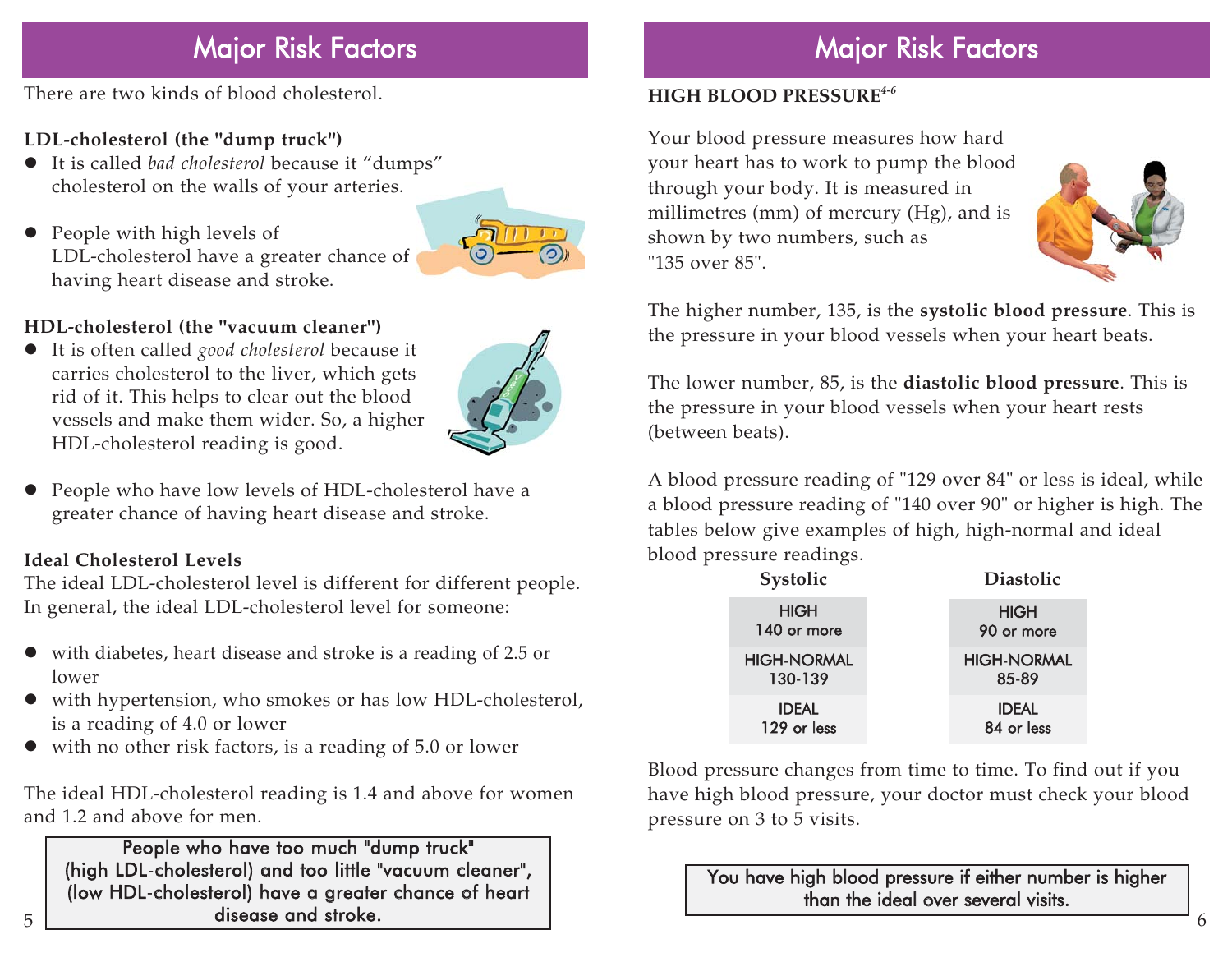### Major Risk Factors

#### **LACK OF EXERCISE**

Lack of exercise or physical activity can put you at a higher risk of high blood pressure, unhealthy levels of cholesterol and high blood sugar. High blood sugar can cause diabetes.



#### **SMOKING**

Smoking increases your risk of heart disease and stroke. It also increases your risk of lung cancer and other cancers. Smoking also causes chronic lung diseases, like chronic bronchitis.

#### **BEING OVERWEIGHT OR OBESE**

Being overweight can lead to high blood pressure, high cholesterol, diabetes, heart disease and stroke. A person who is more than 20% over his or her desired weight is called obese.

For example, if your height is between 5'3" and 5'5", your ideal weight is around 132 lbs. (60kg). If you actually weigh more than 158 lbs. (72 kg), then you are obese.



#### **STRESS**



Stress may be linked to a higher risk of heart disease and stroke.

### Life Change Options

There are a number of choices you can make to lower your risk of heart disease and stroke. You may choose to change your lifestyle or take medicine.





Lifestyle options include:

- $\bullet$  eat a healthy diet
- get more exercise or physical activity
- don't smoke or stop smoking
- reach or maintain a healthy weight
- control the stress in your life

If lifestyle changes do not result in the desired or expected changes, you can take medicine to better control your cholesterol level or blood pressure.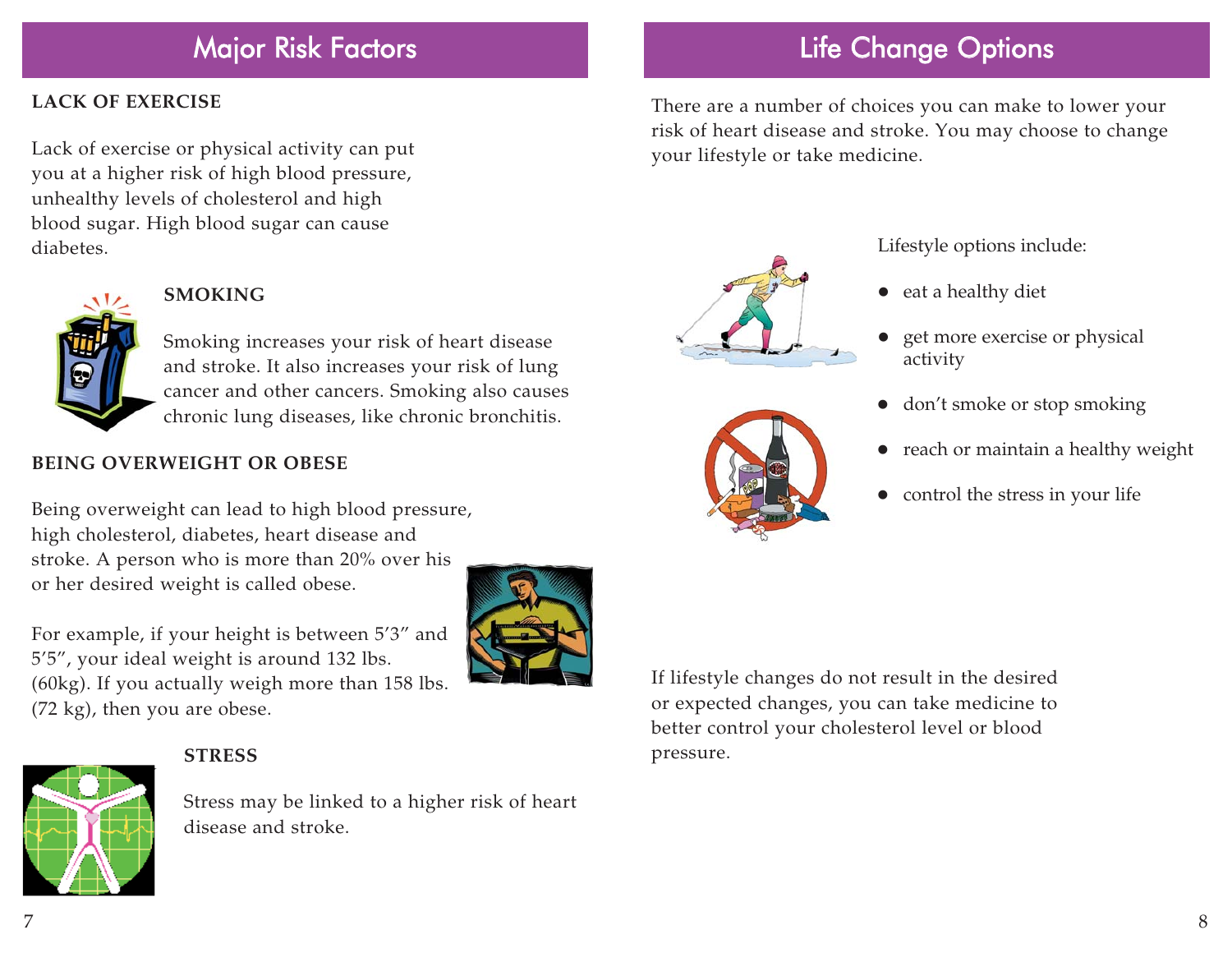## Lifestyle Options

#### Your Diet $^{7-23}$





A healthy diet is:

- low in fat and cholesterol
- $\bullet$  low in salt
- high in dietary fibre, found in foods like bran, vegetables and fruit
- high in omega-3 fatty acids found in foods like cold water fish or fish oil capsules
- $\bullet$  low in alcohol

A healthy diet reduces your:

- LDL-cholesterol by 5%
- blood pressure by 5-9mm
- risk of having a heart attack
- risk of having a stroke

Take a minute to look at the table on the next two pages and check  $(J)$  all of the options that you have already tried…

|                   | <b>GOAL</b> | <b>OPTIONS</b> |                                                                                                                                                                       |  |
|-------------------|-------------|----------------|-----------------------------------------------------------------------------------------------------------------------------------------------------------------------|--|
| Reduce fat<br>and |             | ⊔              | Eat smaller portions of meat (about the size<br>of your palm) and more meals without any meat.                                                                        |  |
|                   | cholesterol | $\Box$         | Choose leaner meats (such as poultry and fish)<br>and remove fat from meat before cooking.                                                                            |  |
|                   |             | ⊔              | Choose dairy products that are lower in fat, like<br>skim or 1% milk, cottage cheese and yogurt<br>with 1% milk fat.                                                  |  |
|                   |             |                | $\Box$ Cook with little or no fat or use smaller<br>quantities of vegetable oils like olive, canola,<br>corn, sunflower, safflower and peanut oil in<br>your cooking. |  |
|                   |             |                | $\Box$ Avoid store bought baked goods such as<br>croissants, muffins and donuts.                                                                                      |  |
|                   | Reduce salt |                | $\Box$ Limit the use of salt in your cooking.                                                                                                                         |  |
|                   |             | ப              | Limit the use of salt at the table.                                                                                                                                   |  |
|                   |             |                | $\Box$ Avoid salty foods.                                                                                                                                             |  |
|                   |             |                | Choose fresh or frozen foods rather than canned<br>or pre-cooked foods.                                                                                               |  |
|                   |             | ❏              | Avoid pre-packaged foods and sauces because of<br>the fat and salt used.                                                                                              |  |
|                   |             | ப              | Read food labels to become familiar with the<br>amount of fat and salt used.                                                                                          |  |
|                   |             |                | $\Box$ Use other seasonings such as herbs, spices,<br>lemon juice and garlic instead of salt.                                                                         |  |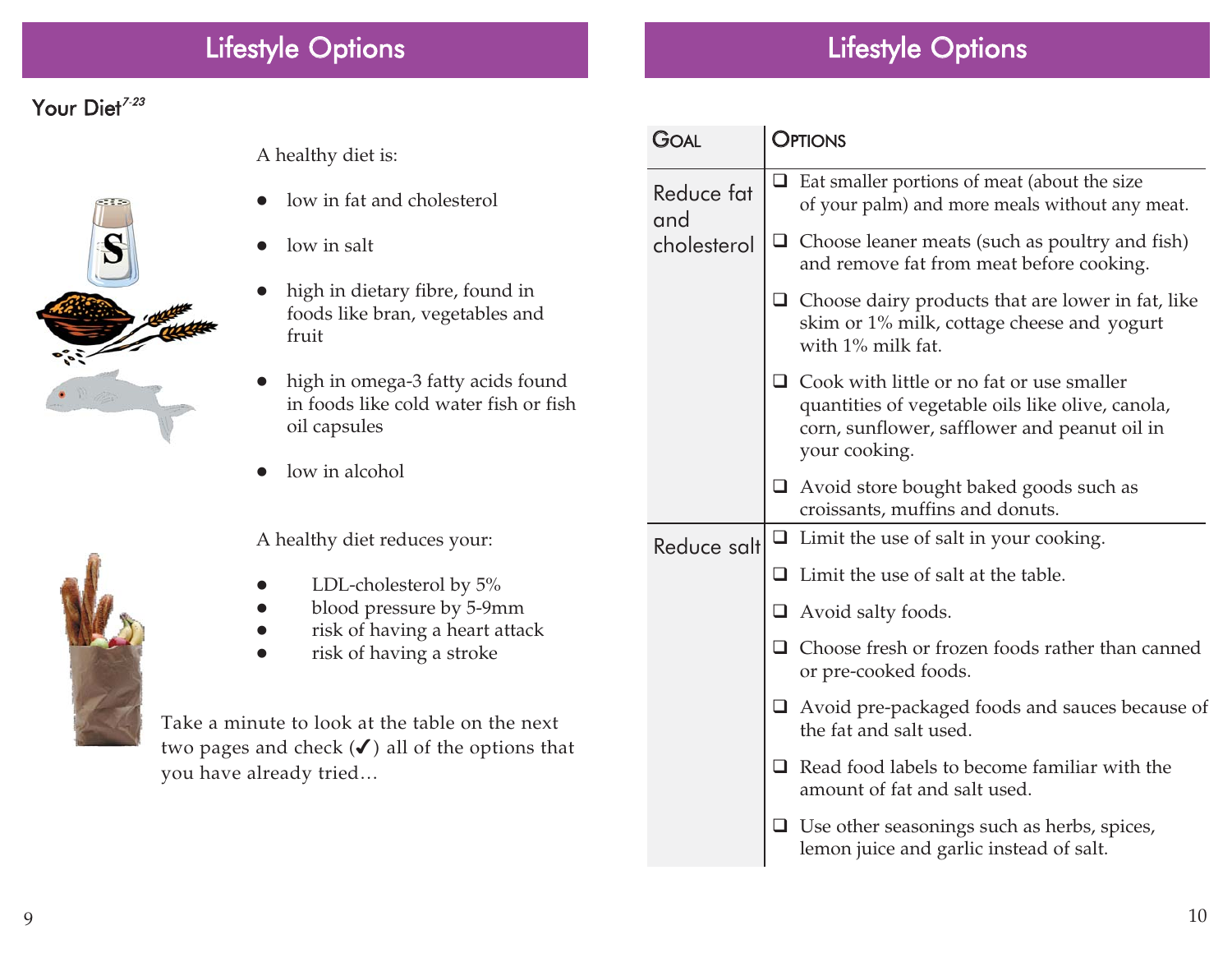| GOAL                            | <b>OPTIONS</b>                                                                                                    |                                                                                                                                                  |  |  |
|---------------------------------|-------------------------------------------------------------------------------------------------------------------|--------------------------------------------------------------------------------------------------------------------------------------------------|--|--|
| Increase<br>fibre               | per day.                                                                                                          | $\Box$ Eat 5-10 servings of fruits and vegetables                                                                                                |  |  |
| intake                          | Eat 5-10 servings of grains per day such as<br>$\Box$<br>oats, barley, brown rice, buckwheat and<br>whole wheat.  |                                                                                                                                                  |  |  |
| Increase<br>intake of           | Eat 2-3 meals each week that include fatty fish<br>u.<br>found in cold water, such as salmon or tuna.             |                                                                                                                                                  |  |  |
| omega-3<br>fatty acids          | Add ground flax seed to your cereal, baking<br>and casseroles.                                                    |                                                                                                                                                  |  |  |
|                                 | Eat leafy green vegetables, soybeans and<br>⊔.<br>walnuts.                                                        |                                                                                                                                                  |  |  |
| Reduce<br>alcohol<br><b>use</b> | If you drink too much alcohol, it may increase<br>your blood pressure and the risk of heart disease<br>and stroke |                                                                                                                                                  |  |  |
|                                 | $\Box$ Men:                                                                                                       | Limit alcohol to no more than two<br>bottles of beer, two glasses of wine<br>or two ounces of hard liquor (rye,<br>gin, whiskey, vodka) per day. |  |  |
|                                 |                                                                                                                   | <b>Women:</b> Limit alcohol to no more than one<br>bottle of beer, one glass of wine or<br>one ounce of hard liquor per day.                     |  |  |

### Lifestyle Options

#### Your Level of Exercise or Physical Activity<sup>15, 24, 29-39</sup>

You should exercise regularly at a moderate level of intensity. This will allow you to:

- reduce your LDL-cholesterol by 4%, for example, from 5.6 to 5.3
- increase your HDL-cholesterol by 5%
- reduce your blood pressure by 5-7 mm Hg
- lower your risk of heart disease and stroke



You can increase the amount of physical activity you do in many ways. Some activities require more effort than others and will have different effects, as seen in the table on the next page.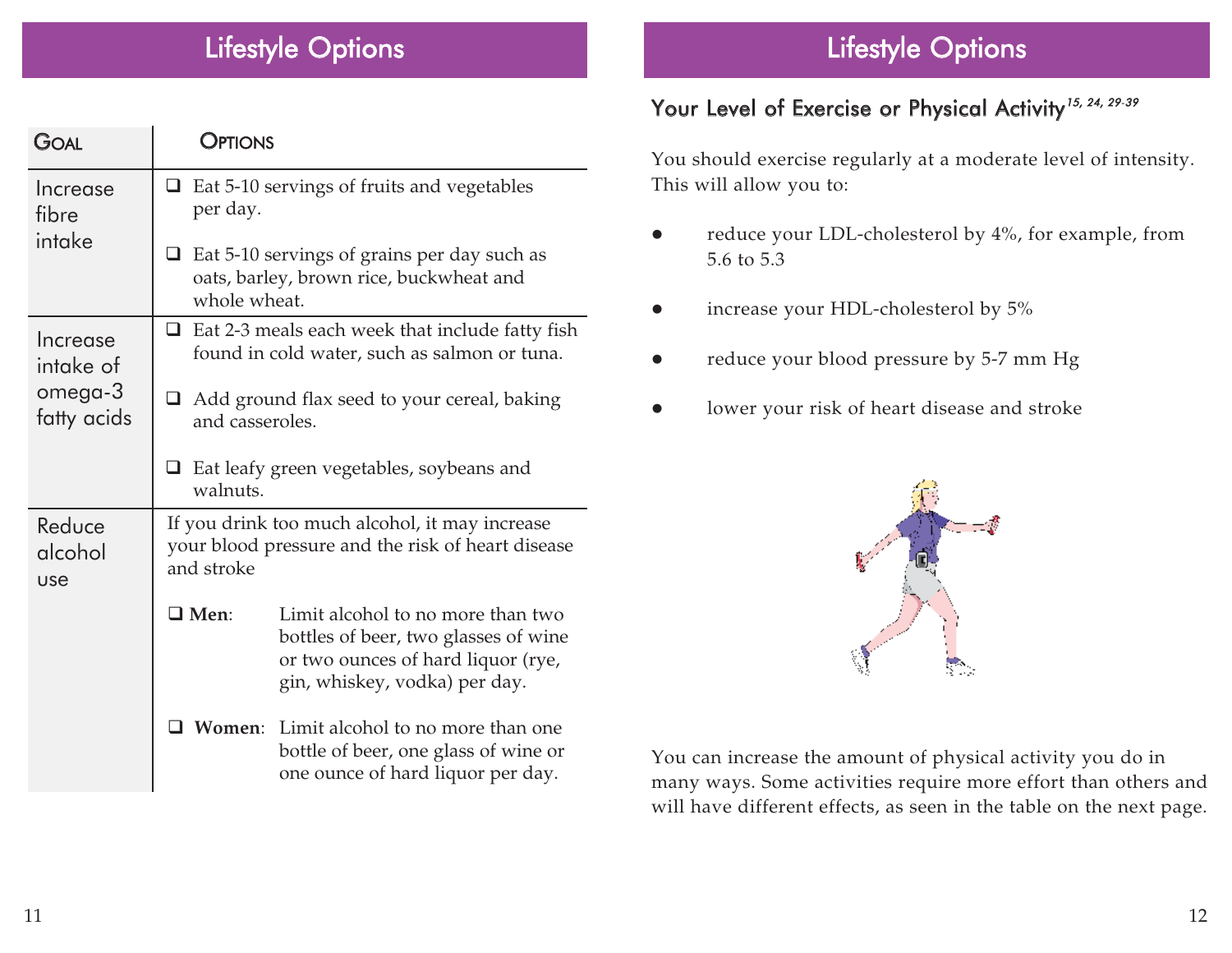Use the following table to check  $(\checkmark)$  all the activities you enjoy.

| <b>EFFORT</b>                                                             | <b>ACTIVITIES</b>                                                                                                                               | <b>EFFECT</b>                                                                                      |
|---------------------------------------------------------------------------|-------------------------------------------------------------------------------------------------------------------------------------------------|----------------------------------------------------------------------------------------------------|
| Light Effort<br>60 Minutes<br>each day                                    | $\Box$ Light walking<br>$\Box$ Volleyball<br>$\Box$ Light gardening<br>$\Box$ Stretching                                                        | Helps you:<br>lose weight and<br>keep it off                                                       |
| Moderate<br>Effort<br>50-60<br>minutes<br>$3$ to $4$<br>times per<br>week | $\Box$ Walking quickly<br>$\Box$ Biking<br>$\Box$ Raking leaves<br>$\Box$ Swimming<br>$\Box$ Dancing<br>$\Box$ Taking a water<br>aerobics class | Helps you:<br>lose weight and<br>keep it off<br>reduce blood pressure<br>lower LDL<br>increase HDL |
| Intense<br><b>Effort</b><br>20-30<br>minutes<br>3 times<br>per week       | $\Box$ Aerobics<br>$\Box$ Jogging<br>$\Box$ Hockey<br>$\Box$ Basketball<br>$\Box$ Fast swimming<br>$\Box$ Fast dancing                          | Helps you:<br>lose weight and<br>keep it off<br>lower LDL<br>increase HDL                          |

### Lifestyle Options

#### Your Smoking<sup>40-45</sup>

If you quit smoking, you can lower your risk of heart disease and stroke. But it is not easy. Of those smokers who try to quit by themselves, only 10% continue to be smoke-free 6 to 12 months later. This is why there are different ways to help smokers quit.



In the table on the next page, you'll find different ways to help you quit smoking. The table shows the number of people out of 100 who try to quit smoking using each strategy and are still not smoking after 6 to 12 months.

If you have tried to quit smoking, use the table to check  $(\checkmark)$  the strategies you have tried to help you quit.

If you exercise with a medium level of effort for 50-60 minutes, 3 to 4 times a week, it will help reduce your risk of heart disease and stroke.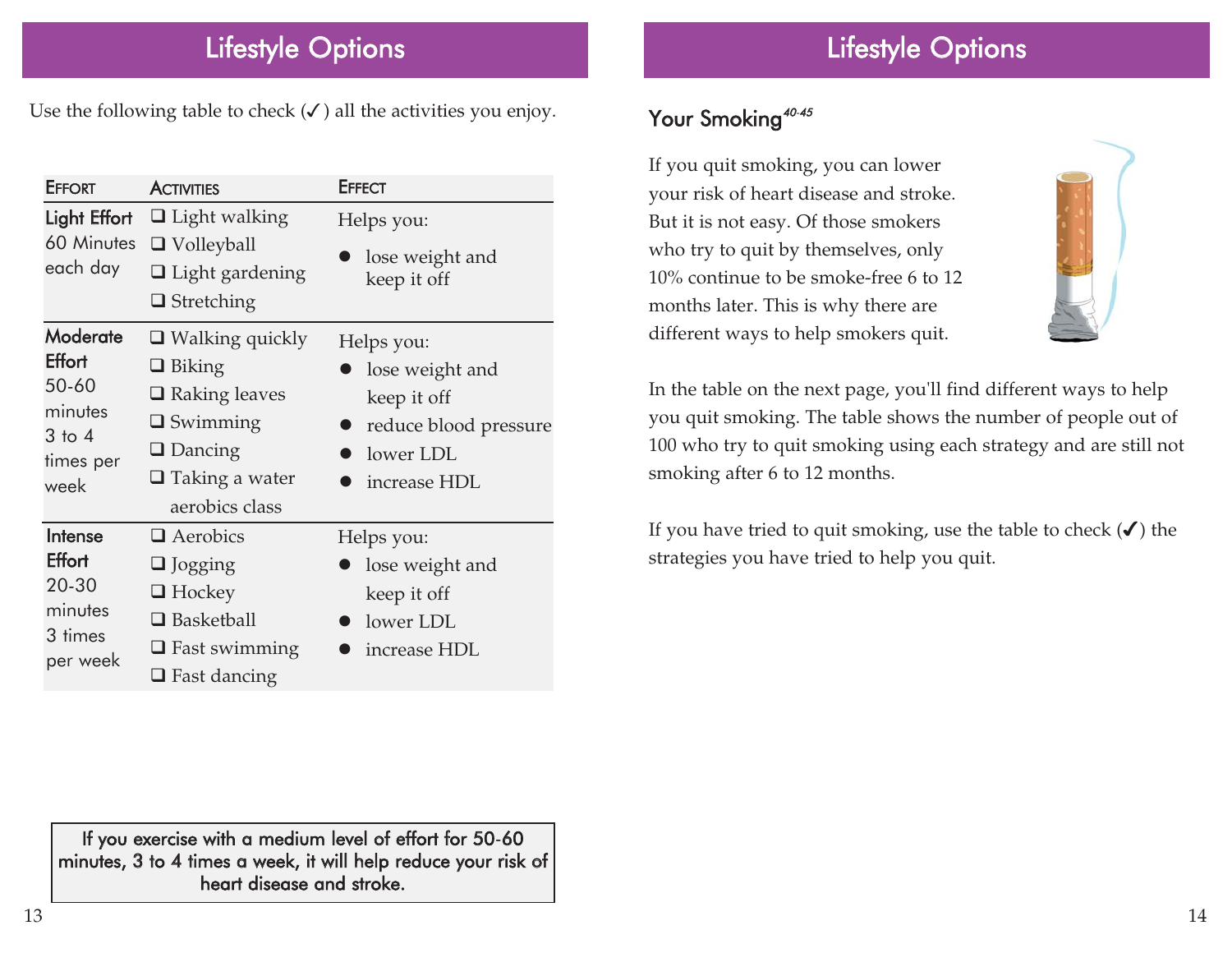| <b>STRATEGIES</b>                                                                                                       | <b>NON-SMOKERS AFTER</b><br>6-12 MONTHS    |
|-------------------------------------------------------------------------------------------------------------------------|--------------------------------------------|
| $\Box$ Quit on your own without any<br>help                                                                             | 10 out of 100                              |
| $\Box$ Acupuncture<br>Needles inserted through the skin                                                                 | Long term compliance<br>has not been shown |
| $\Box$ Hypnosis<br>Allows patient to concentrate deeply,<br>which may lead to change in<br>patient's view about smoking | Long term compliance<br>has not been shown |
| <b>Q</b> Group Counseling<br>Offers tactics and tips and provides<br>peer support                                       | 14 out of 100                              |
| Individual Counseling<br>Meetings with smoking cessation<br>counsellor                                                  | 14 out of 100                              |
| $\Box$ Nicotine patches<br>Release nicotine through the skin                                                            | 16 out of 100                              |
| $\Box$ Nicotine gums<br>Release nicotine through the mouth                                                              | 18 out of 100                              |
| <b>Bupropion (Zyban)</b><br>Antidepressant pill taken by mouth                                                          | 20 out of 100                              |
| $\Box$ Nicotine patches & bupropion                                                                                     | 26 out of 100                              |

Most strategies are available without prescription. Ask your <sup>p</sup>harmacist for additional information.

### Lifestyle Options

#### Your Weight<sup>15, 25-28</sup>

Obesity is linked with many health problems. However, losing as little as 10 pounds (4.5 kg) can:

- reduce your LDL-cholesterol by 3%. This means your LDL could drop from 5.60 to 5.40
- increase your HDL-cholesterol by 4%. This means your HDL could rise from 1.00 to 1.04



lower your blood pressure by 7 to 12 mm Hg

In the table on the next page, you will find a list of possible ways to lose weight.

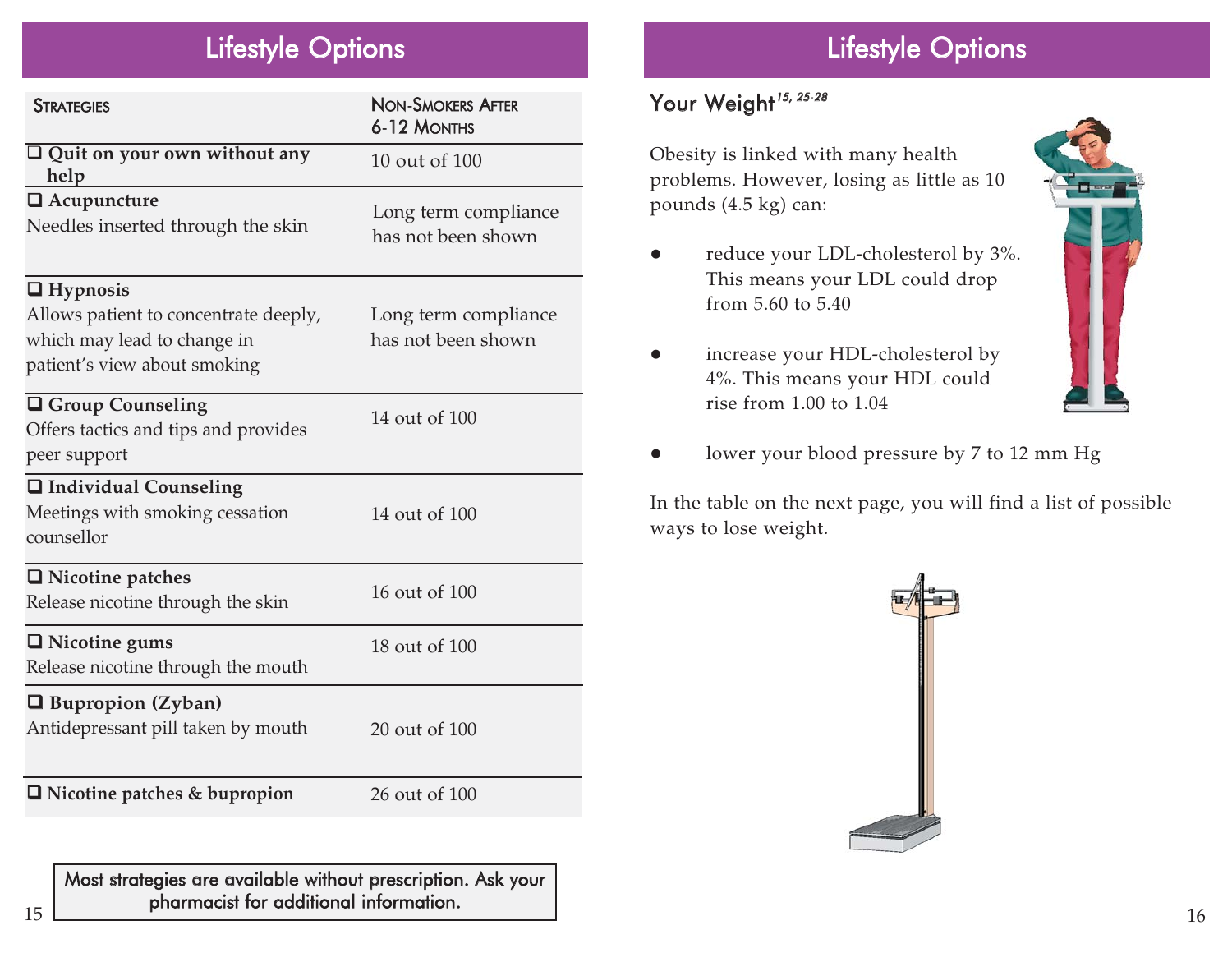Lifestyle Options

If you have tried to lose weight, check  $(\checkmark)$  the strategies you have tried…

| Strategies                                                                                                                                  | <b>LONG TERM WEIGHT LOSS</b><br><b>AFTER 6-12 MONTHS</b>                            |
|---------------------------------------------------------------------------------------------------------------------------------------------|-------------------------------------------------------------------------------------|
| $\Box$ Low calorie diet with exercise<br>800 to 1,500 Kcal per day<br>light to moderate exercise,<br>30-60 minutes most days of the<br>week | you could lose<br>$6 \text{ to } 7 \text{ kg}$<br>$(13 \text{ to } 15 \text{ lbs})$ |
| $\Box$ Behaviour therapy with<br>diet/exercise<br>individual or group sessions to help<br>with diet and exercise                            | may help keep weight<br>off if you continue<br>therapy and exercise                 |
| $\Box$ Medicine with dieting<br>Reduces appetite or prevents fat<br>from being completely absorbed<br>by the body.                          | not shown to work in<br>the long-term                                               |
| $\Box$ Surgery<br>(for those dangerously obese)<br>Reduces appetite and prevents<br>body from absorbing fat.                                | you could lose<br>28 to 46 kg<br>$(60-100$ lbs)                                     |

#### Your Stress<sup>46</sup>

Stress may also increase your risk for heart disease and stroke. Below, indicate the overall level of stress you feel:



| Not at all      |  | Extremely       |
|-----------------|--|-----------------|
| <b>Stressed</b> |  | <b>Stressed</b> |

If you already have high blood pressure, stress can increase your blood pressure levels.



Eating a low calorie diet and getting regular exercise can result in a long-term weight loss of 13 to 15 pounds.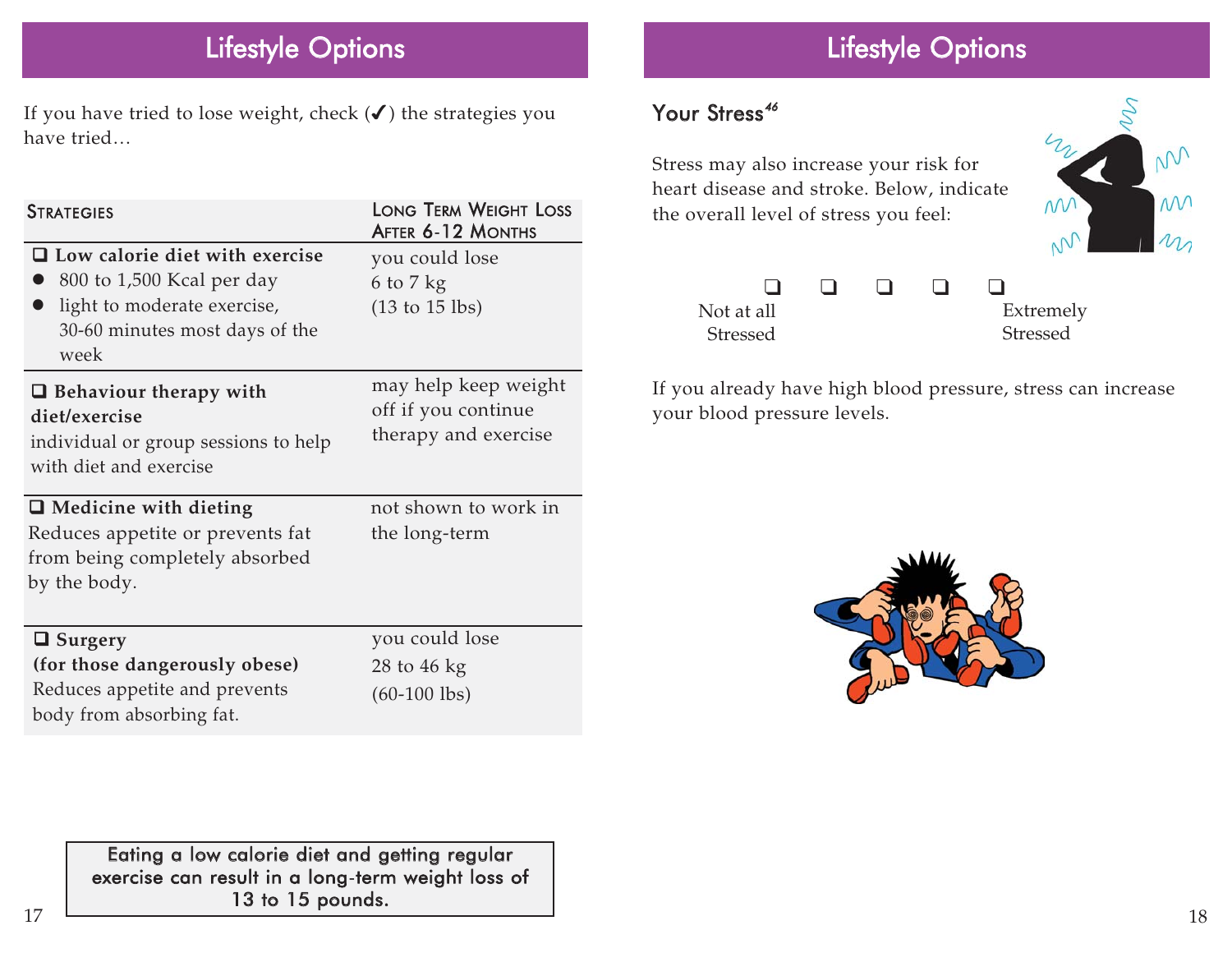If you have tried to reduce the stress in your life, check  $(\checkmark)$  the strategies you have tried …

| <b>STRATEGIES</b>                                                                                                                                                                                                     | <b>EFFECTS ON BLOOD</b><br><b>PRESSURE</b>             |
|-----------------------------------------------------------------------------------------------------------------------------------------------------------------------------------------------------------------------|--------------------------------------------------------|
| $\Box$ Use one of these methods:<br>biofeedback, meditation, relaxation                                                                                                                                               | not clear that this<br>helps to reduce stress          |
| $\Box$ Use more than one of these<br>methods to reduce stress:<br>a combination of biofeedback,<br>meditation and relaxation                                                                                          | can decrease blood<br>pressure by<br>$7$ to 10 mm $Hg$ |
| $\Box$ Personal Counseling to discuss<br>or learn about:<br>• causes of and responses to stress<br>• communication skills training<br>• problem-solving skills<br>managing negative emotions<br>• relaxation/exercise | can decrease blood<br>pressure by<br>9 to 15 mm $Hg$   |

Personal counseling about stress or a combination of two or more of biofeedback, meditation and relaxation may decrease blood pressure.

### Medicine Options

Medicines are **not** meant to replace a healthy lifestyle. No medicines can cure high cholesterol or blood pressure, but they can be used to reduce your risk of developing heart disease when lifestyle changes alone are unable to lower your levels to a healthy range.

#### Medicines to Lower Cholesterol<sup>47-57</sup>

Cholesterol medicines help to control blood cholesterol levels. Each of these medicines has a different effect on LDL- and HDL-cholesterol. These medicines are only helpful if you take them regularly for the rest of your life.



All medicines may cause side effects and some work better for some people than for others. For this reason, you may have to try more than one medicine to find the right one for you.

There are four broad types of medicines available:



The table on the following page gives a summary of the research about the effects of each of these families of drugs. The 1st column contains the name of the medicine. The 2nd column contains the name of the type of medicine. The 3rd column contains information about how your body may react to the medicine. The 4th column shows how much the medicine is able to lower LDL and raise HDL.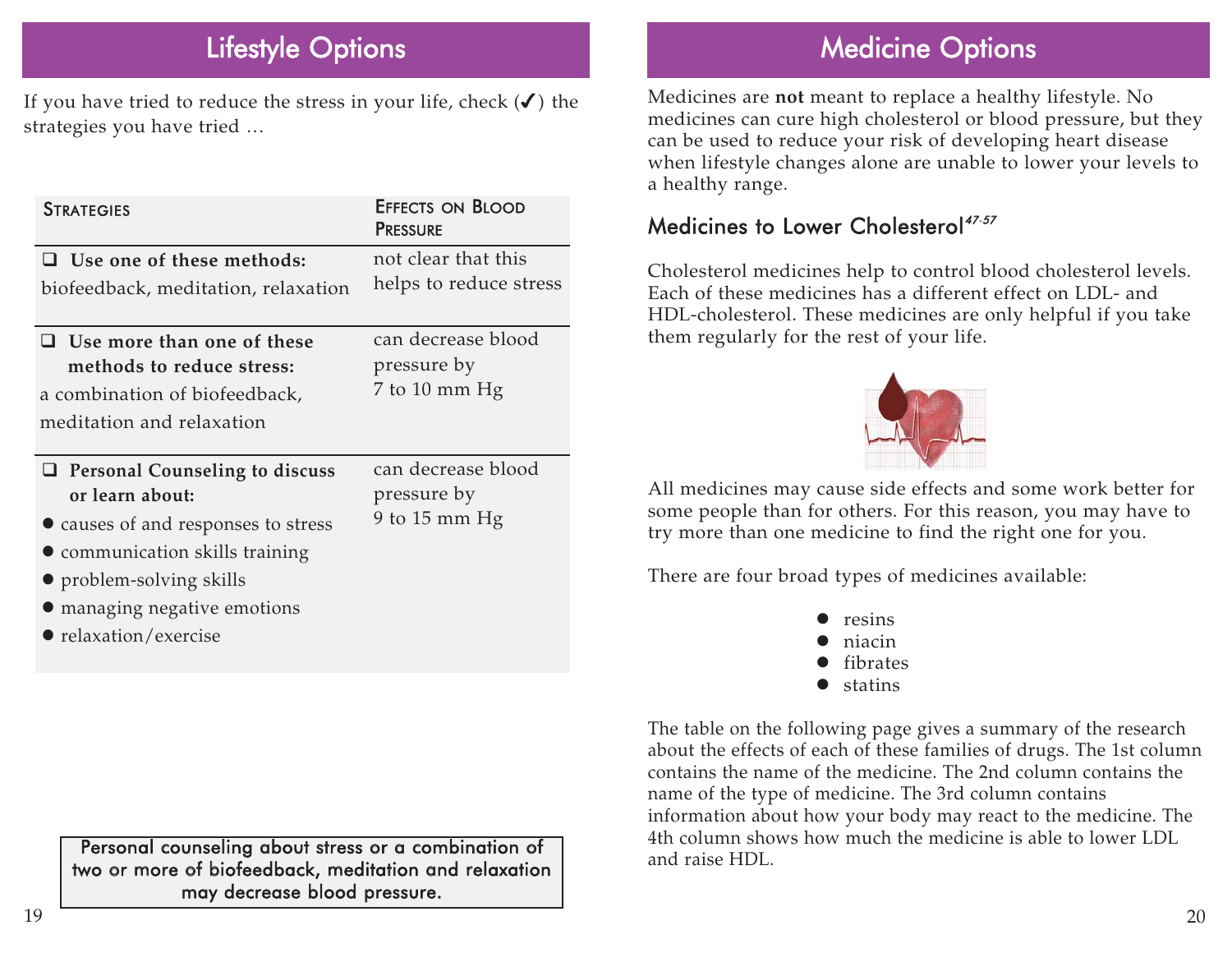#### Medicine Options

| <b>NAMES OF</b><br><b>MEDICINE</b>                                      | <b>TYPE OF</b><br><b>MEDICINE</b> | <b>NOTES AND SIDE EFFECTS</b>                                                                                                                                                                                          | <b>EFFECTS ON</b><br><b>CHOLESTEROL</b>               |
|-------------------------------------------------------------------------|-----------------------------------|------------------------------------------------------------------------------------------------------------------------------------------------------------------------------------------------------------------------|-------------------------------------------------------|
| Cholestyramine<br>Colestipol                                            | <b>Resins</b>                     | Unpleasant to take, but<br>safe to take in long term as<br>body does not absorb it.<br>May cause bloating, gas,<br>nausea, feeling constipated                                                                         | lowers LDL<br>$(15-25%)$<br>raises HDL<br>$(0-5\%)$   |
|                                                                         | Niacin                            | People often stop using it<br>due to side effects which<br>may include: warm feeling<br>on face and body (usually<br>decreases after 2 weeks and<br>if taken with food), itchy<br>skin, rash, nausea.                  | lowers LDL<br>$(20\%)$<br>raises HDL<br>$(20-40\%)$   |
| Bezafibrate<br>Fenofibrate<br>Gemfibrozil                               | Fibrates                          | Side effects are often mild<br>and not frequent. They<br>may include stomach upset<br>or muscle pain. May affect<br>the liver.                                                                                         | lowers LDL<br>$(10-20\%)$<br>raises HDL<br>$(0-30\%)$ |
| Atorvastatin<br>Fluvastatin<br>Lovastatin<br>Pravastatin<br>Simvastatin | <b>Statins</b>                    | Side effects are mild and<br>only affect some patients.<br>Not clear what the long<br>term effects are, if any.<br>Most common side effects<br>are stomach upset,<br>bloating, muscle cramps.<br>May affect the liver. | lowers LDL<br>$(20-50\%)$<br>raises HDL<br>$(5-10\%)$ |

### Medicine Options

#### Medicines to Lower Blood Pressure<sup>58-66</sup>

You and your doctor may decide that you need to take a medicine to lower your blood pressure. There are many medicines that can treat blood pressure, but the choice is often based on two factors. The first factor is the person's medical condition. The second factor is how much a person is able to put up with the side effects of a specific blood pressure medicine.



If you use a medicine to lower blood pressure, it may reduce systolic blood pressure by about 7 to 15 mm Hg, and diastolic blood pressure by 5 to 10 mm Hg. So, if your systolic blood pressure is now 140, one of these medicines could bring it down to between 125-133. If your diastolic blood pressure is now at about 90, it could go down to 80-85. Some people may need to take more than one medicine.

The most frequently used medicines are described in the following table. Other medicines for high blood pressure are also on the market.

On average, a single blood pressure lowering medicine can reduce systolic blood pressure by about 7 to 15 mm Hg and diastolic blood pressure by 5 to 10 mm Hg  $^{67}$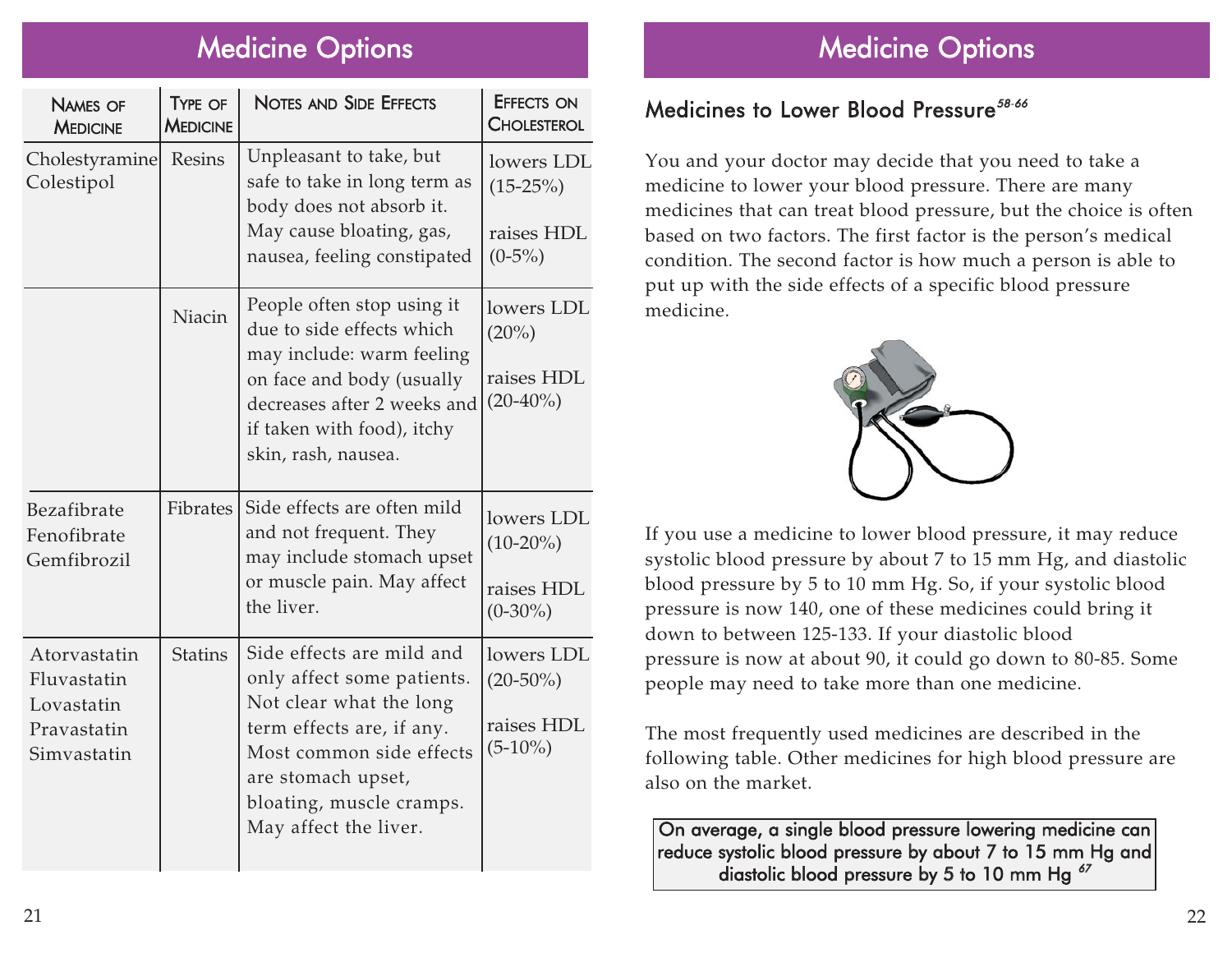### Medicine Options

| <b>NAMES OF</b><br><b>MEDICINE</b>                                                                                                   | <b>TYPE OF</b><br><b>MEDICINE</b>            | <b>SIDE EFFECTS</b>                                                                                          | <b>EFFECTS ON</b><br><b>BLOOD PRESSURE</b>                                        |
|--------------------------------------------------------------------------------------------------------------------------------------|----------------------------------------------|--------------------------------------------------------------------------------------------------------------|-----------------------------------------------------------------------------------|
| Bumetanide,<br>Chlorthalidone,<br>Hydrochlorothiazide,<br>Indapamide,<br>Metolazone,<br>Amiloride,<br>Triamterene,<br>Spironolactone | Diuretics                                    | May feel tired,<br>headache, skin<br>rash, may become<br>sensitive to the<br>sun, have<br>nausea.            | lowers<br>systolic<br>7 to 15<br>mm Hg<br>lowers<br>diastolic<br>5 to 10<br>mm Hg |
| Acebutolol, Atenolol,<br>Labetalol,<br>Metoprolol, Nadolol,<br>Exprenolol, Pindolol,<br>Propranolol, Timolol                         | Beta-<br><b>Blockers</b>                     | May feel tired,<br>have a slow pulse,<br>change in<br>sleeping pattern,<br>make breathing<br>problems worse. | same as<br>above                                                                  |
| Benazepril,<br>Captopril, Cilazapril,<br>Nalapril, Fosinopril,<br>Lisinopril,<br>Perindopril,<br>Quinapril, Losartan,<br>Ramipril    | -converting<br>enzyme<br>(ACE)<br>inhibitors | Angiotensin May feel tired,<br>have dry cough,<br>feel dizzy                                                 | same as<br>above                                                                  |
| Candesartan,<br>Irbesartan, Losartan,<br>Telmisartan,<br>Valsartan                                                                   | II - receptor<br>antagonists                 | Angiotensin- May feel tired,<br>dizzy                                                                        | same as<br>above                                                                  |
| Amlodipine,<br>Felodipine,<br>Nicardipine,<br>Nifedipine, Diltiazem,<br>Verapamil                                                    | Calcium<br>channel<br>inhibitors             | May feel tired,<br>have swelling in<br>ankles, headache,<br>slow pulse, feel<br>constipated<br>(verapamil)   | same as<br>above                                                                  |

Now it's time to learn how to put all the information you have learned together to find a solution that is right for you.

Turn the page to learn about the four steps to lower your risk.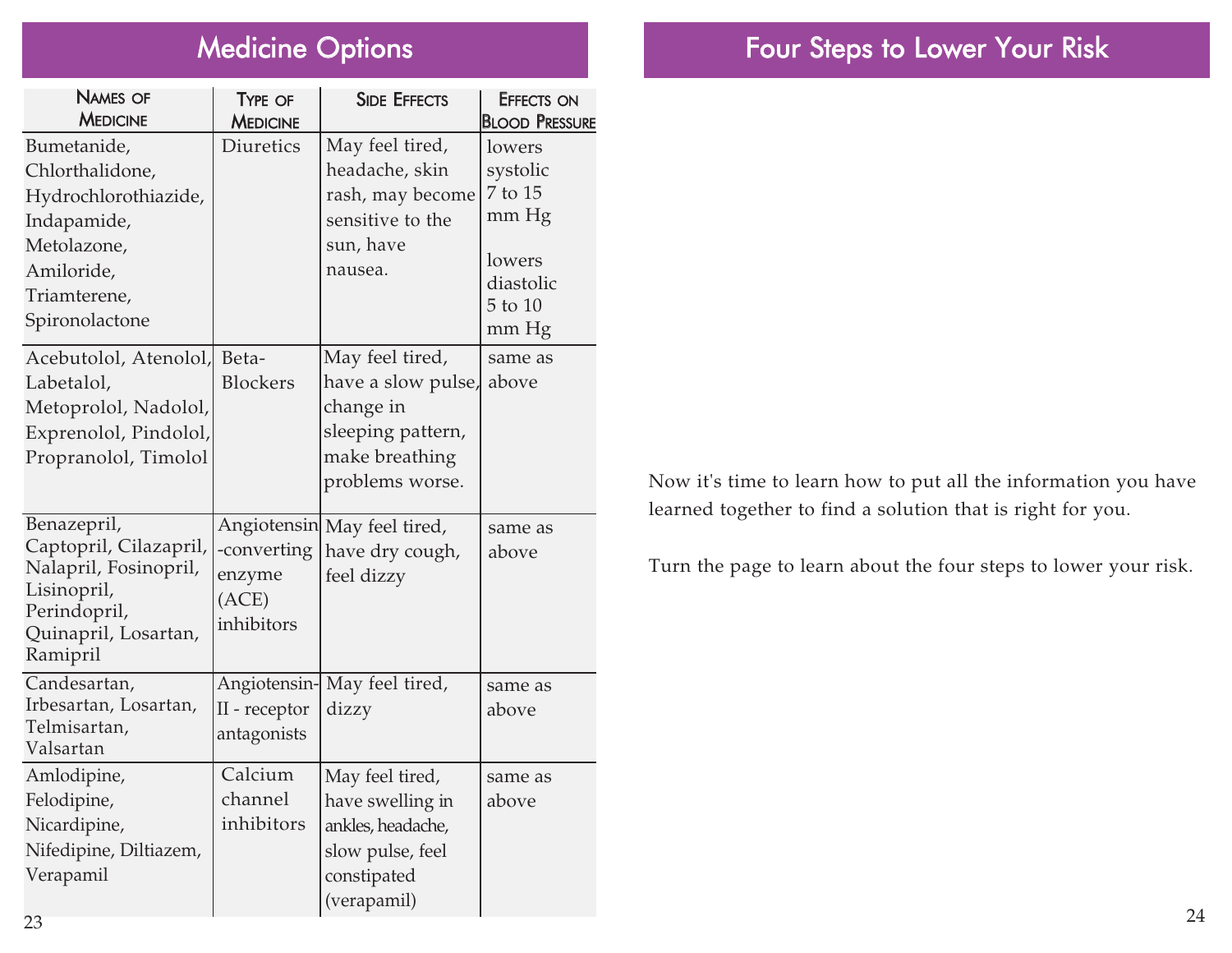#### Four Steps to Lower Your Risk

We have included a personal worksheet with this workbook that can help you decide what the best ways are to reduce your risk of heart disease and stroke. The worksheet will help you:

- O assess your own risk for heart disease and stroke
- O think about the life changes that could reduce your risk
- O make your plan of action
- O plot your progress over time with your health practitioner



#### Four Steps to Lower Your Risk

The worksheet is divided into four steps:

In **Step One** of the worksheet you review your own risk for heart disease and stroke. You will look at your risk factors and find out what these mean in terms of your present risk of heart attack or stroke. You will also learn how your risk compares to the risk for the average North American of your age and sex.

In **Step Two** of the worksheet you will look at possible benefits of different lifestyle and medicine options and figure out how important they are to you. You will do this by rating how important each of the benefits is. You will use 5 stars for changes that you think are very important and fewer stars for those you think are less important. You'll also see how making changes will reduce your present risk of heart attack or stroke.

In **Step Three** you will make your plan of action by listing the changes that you are interested in considering over the next 3 months.

Finally, in **Step Four** you will be able to plot your progress over time with your health practitioner.

To help you learn how to use the worksheet, we will show you how Marie and Pierre used it to make changes to lower their risk of heart attack and stroke. You might want to pull out your worksheet and follow along.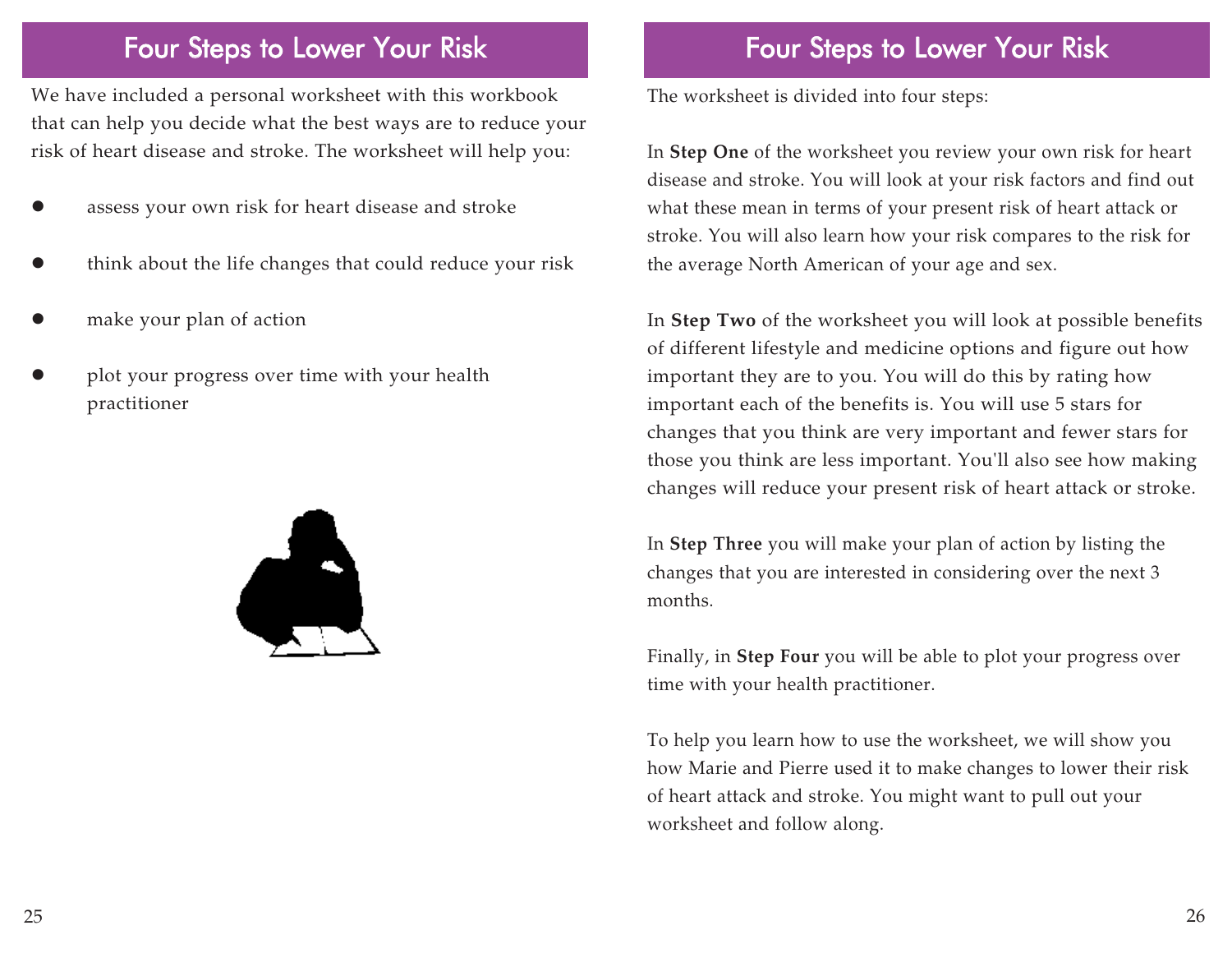#### Marie's Situation

Marie is a 53 year-old woman who has not had a heart attack or stroke. Marie has been trying to lower her LDL-cholesterol by following a low fat and low cholesterol diet, but after three months her LDL remains high.

#### **Step One: Marie's Personal Risk of Heart Disease and Stroke**

|                        | YFS | NM |
|------------------------|-----|----|
| Abnormal cholesterol   | M   |    |
| High blood pressure    |     |    |
| Smoking                | ⋈   |    |
| Lack of Exercise       | - 1 | M  |
| Overweight or obese    |     | M  |
| <b>Diabetes</b>        |     | M  |
| Heart attack or stroke |     |    |

As identified in Step 1 of her worksheet, Marie has two risk factors that can be improved. She has unhealthy cholesterol levels because her HDL is slightly low (1.15) and her LDL is high  $(4.8)$  and she is also a smoker.  $\textcircled{0}$ 

> ☺☺☺☺☺☺☺☺☺☺ ☺☺☺☺☺☺☺☺☺☺ ☺☺☺☺☺☺☺☺☺☺ ☺☺☺☺☺☺☺☺☺☺ ☺☺☺☺☺☺☺☺☺☺ ☺☺☺☺☺☺☺☺☺☺ ☺☺☺☺☺☺☺☺☺ / 000000000 000000000

Marie has an estimated risk of heart attack or stroke of 21%. This means that if we followed 100 people who have the same risks as Marie over the next 10 years, on average **<sup>21</sup>** would have a heart attack or a stroke and **79** would not.

For the average North American female of Marie's age, the risk of having a heart attack or stroke is between 4% and 11%.

Although she is 53 years old, Marie has the same risk for heart disease and stroke as the average North American female 60 years of age.

#### **Step Two: Possible Benefits of Life Change Options**

Marie could reduce her risk of having a heart attack or stroke by quitting smoking and improving her cholesterol. The table below shows how effective each option would be.

| <b>Life Change</b><br>Options                                     | Number of people out<br>of 100 who will have a<br>heart attack or stroke<br>over the next 10 years | How important<br>is the benefit<br>(out of 5 stars)<br>***** |
|-------------------------------------------------------------------|----------------------------------------------------------------------------------------------------|--------------------------------------------------------------|
| $\boxtimes$ No change                                             | 21                                                                                                 |                                                              |
| $\overline{\boxtimes}$ $\downarrow$ LDL with<br>lifestyle changes | 20                                                                                                 | *****                                                        |
| $\boxtimes \downarrow$ LDL with<br>medicine                       | 12                                                                                                 | *                                                            |
| $\sqrt{\ }$ T HDL with<br>lifestyle changes                       | 20                                                                                                 | ****                                                         |
| $\boxtimes$ $\uparrow$ HDL with<br>medicine                       | 16                                                                                                 | *                                                            |
| $\Box \downarrow$ Blood                                           |                                                                                                    |                                                              |
| pressure with<br>lifestyle changes                                |                                                                                                    |                                                              |
| $\Box \downarrow$ Blood<br>pressure with<br>medicine              |                                                                                                    |                                                              |
| $\boxtimes$ Quit smoking                                          | 8                                                                                                  | *****                                                        |
| $\boxtimes$ Changing<br>all risk factors                          | 3                                                                                                  | *****                                                        |

The third column shows how important Marie thinks certain life change options are to her. For example, she thinks that reducing LDL by changing her lifestyle is much more important than lowering it with medicine.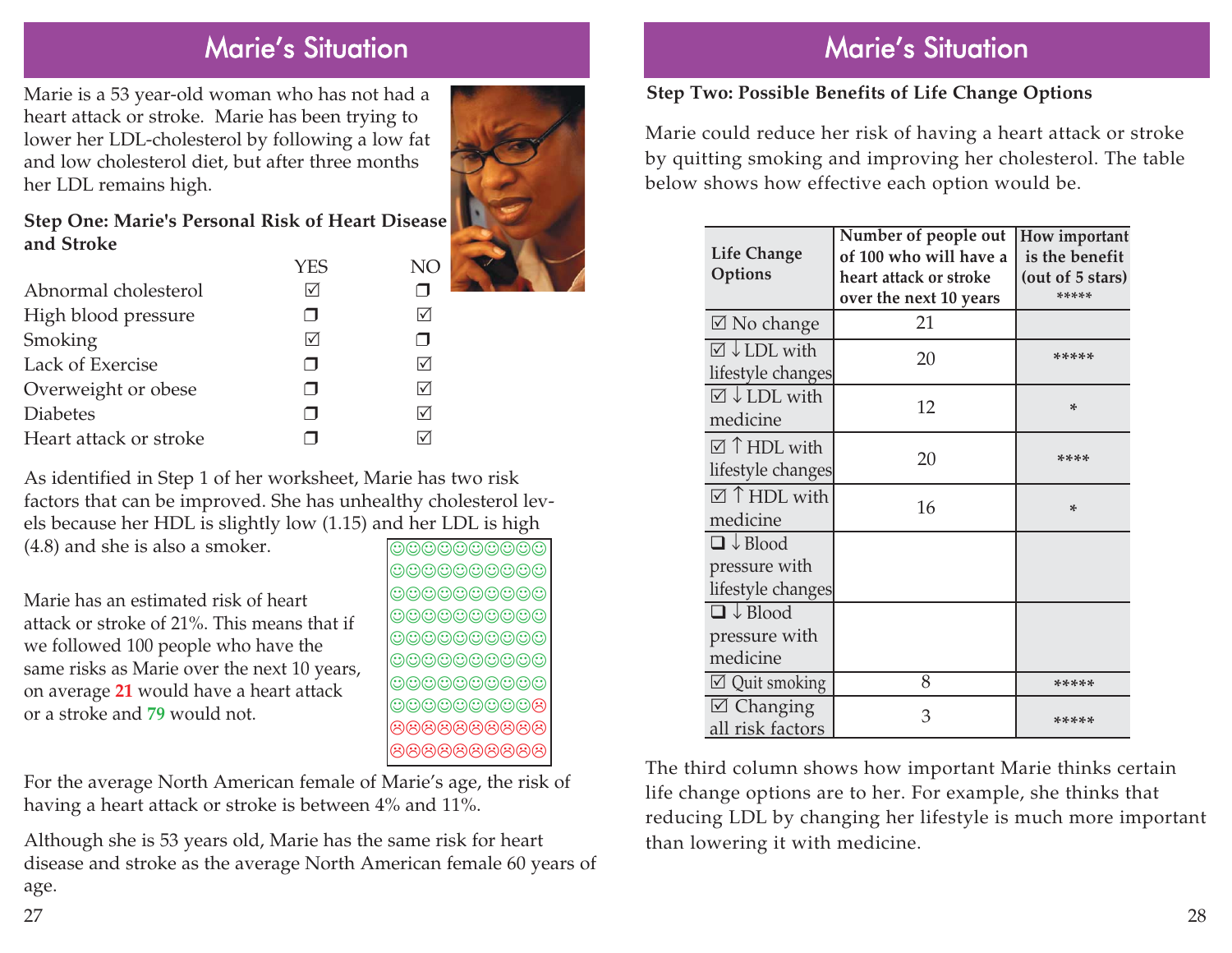### Marie's Situation

If 100 people like Marie changed all their risk factors, over the next 10 years on average, 3 of them would have a heart attack or stroke. This means that, as shown in the block of 100 faces, on average **<sup>3</sup>** would have a heart attack or stroke and **<sup>97</sup>** would not.



If Marie reduced her cholesterol and stopped smoking, she would have the same risk of heart disease and stroke as the average North American female **<sup>51</sup>** years of age.

### Marie's Situation

#### **Step Three: Marie's Plan of Action**

Marie discussed the pros and cons of the different treatment options with her health practitioner. In Step 3 of her worksheet Marie checked the options she is interested in trying over the next 3 months. As Marie prefers not to



take medicines, she decides to try lifestyle modifications to improve her cholesterol levels. While she does some exercise, she plans to increase her physical activity by signing up for water aerobics. After consulting with her pharmacist, Marie decides to try nicotine patches to help her quit smoking.

#### **Step Four: Marie's Progress**

After three months, Marie returned to her doctor to discuss her progress. She had quit smoking. Her HDL cholesterol had risen to 1.21 and her LDL cholesterol had gone down to 3.60. She had also gained 2 pounds.

Marie's risk of having a heart attack or stroke over the next 10 years had dropped to 7 out of 100 from 21 out of 100 and her risk of heart attack and stroke is now the same as the average North American female 52 years of age.

Marie is pleased with her progress and chooses to continue with her plan without any changes.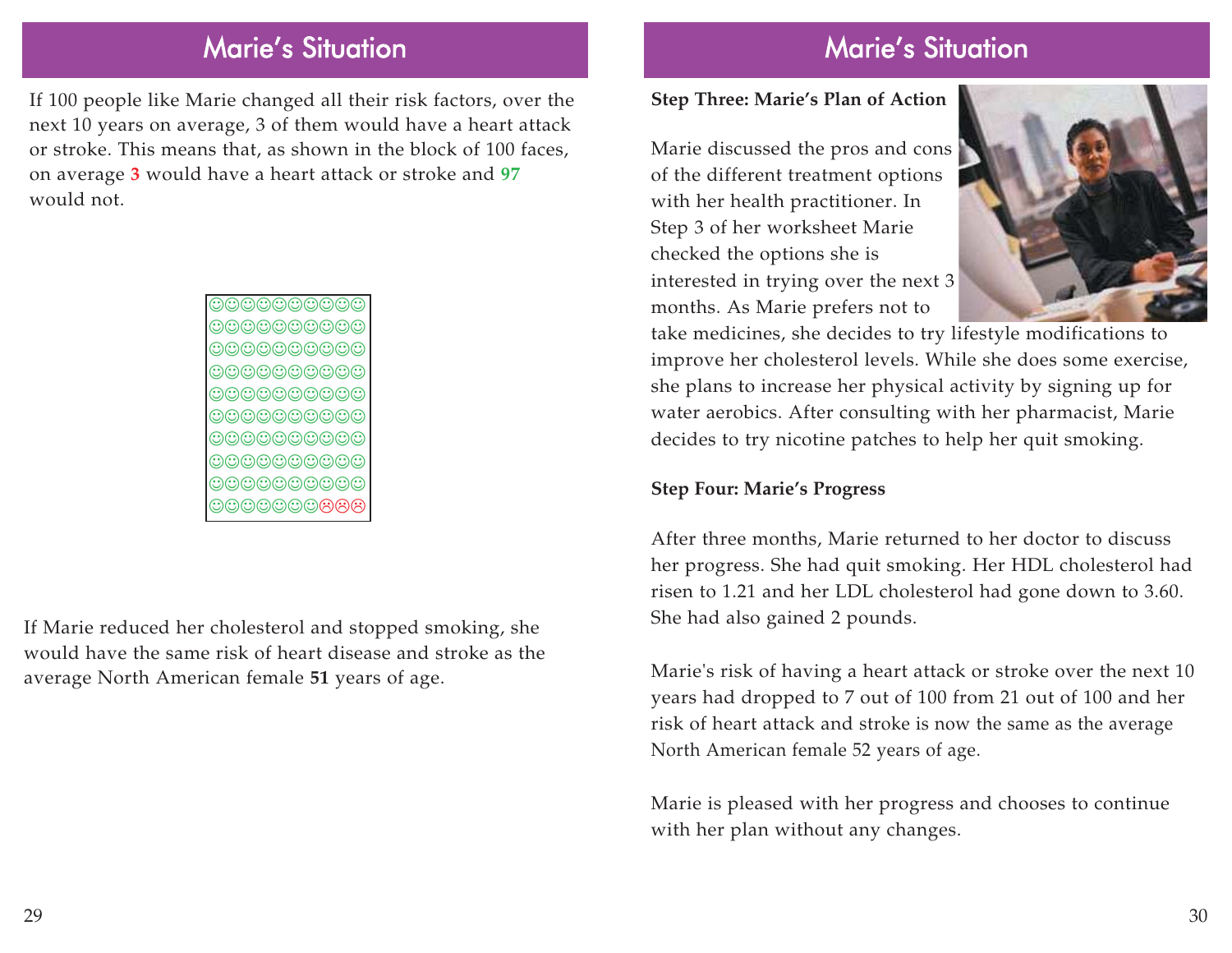#### Pierre's Situation

Pierre is a 63 year-old man who has had one heart attack. Pierre also has high blood pressure.

**Step One: Pierre's Personal Risk of Heart Disease and Stroke**

|                        | <b>YES</b> | NO |
|------------------------|------------|----|
| Abnormal cholesterol   |            | M  |
| High blood pressure    | M          |    |
| Smoking                |            | M  |
| Lack of exercise       | П          | M  |
| Overweight or obese    | M          |    |
| <b>Diabetes</b>        |            | M  |
| Heart attack or stroke |            |    |

In Step 1 of his worksheet Pierre can see that he has two risk factors that can be improved: high blood pressure (168 over 92) and being overweight. Pierre weighs about 220 pounds. Ideally he should weigh between 150-180 pounds.

Pierre has an estimated risk of heart attack and stroke of 60%. This means that if we followed 100 people like Pierre over the next 10 years, on average **<sup>60</sup>** would have a heart attack or stroke and **40** would not.

 $\odot$  $\odot$  $\odot$  $\odot$  $\odot$  $\odot$ ☺☺☺☺☺☺☺☺☺☺ ☺☺☺☺☺☺☺☺☺☺ ☺☺☺☺☺☺☺☺☺☺ //////////  $\oplus$  $\oplus$  $\oplus$  $\oplus$  $\oplus$  $\oplus$  $\oplus$ 000000000 000000000 000000000000 000000000

For the average North American male of Pierre's age, the risk of having a heart attack or stroke is between 34% and 61%.

### Pierre's Situation

#### **Step Two: Possible Benefits of Life Change Options**

Pierre could reduce his risk of having a heart attack or stroke by lowering his blood pressure with lifestyle changes and medicine. The table shows how effective each option would be.

| <b>Life Change</b><br>Options             | Number of people out<br>of 100 who will have a<br>heart attack or stroke<br>over the next 10 years | How important<br>is the benefit<br>(out of 5 stars)<br>***** |
|-------------------------------------------|----------------------------------------------------------------------------------------------------|--------------------------------------------------------------|
| $\boxtimes$ No change                     | 60                                                                                                 |                                                              |
| $\overline{\Box \cup L}$ DL with          |                                                                                                    |                                                              |
| lifestyle changes                         |                                                                                                    |                                                              |
| $\Box$ $\downarrow$ LDL with              |                                                                                                    |                                                              |
| medicine                                  |                                                                                                    |                                                              |
| $\Box$ $\uparrow$ HDL with                |                                                                                                    |                                                              |
| lifestyle changes                         |                                                                                                    |                                                              |
| $\Box$ $\uparrow$ HDL with                |                                                                                                    |                                                              |
| medicine                                  |                                                                                                    |                                                              |
| $\nabla \downarrow$ Blood                 |                                                                                                    |                                                              |
| pressure with                             | 52                                                                                                 | ***                                                          |
| lifestyle changes                         |                                                                                                    |                                                              |
| $\overline{\boxtimes}$ $\downarrow$ Blood |                                                                                                    |                                                              |
| pressure with                             | 47                                                                                                 | ****                                                         |
| medicine                                  |                                                                                                    |                                                              |
| $\Box$ Quit smoking                       |                                                                                                    |                                                              |
| $\boxtimes$ Changing<br>all risk factors  | 47                                                                                                 | *****                                                        |

For example, if 100 people with Pierre's risk factors made some lifestyle changes, they could lower their blood pressure. This would mean that 52 of them would have a heart attack or stroke over the next 10 years.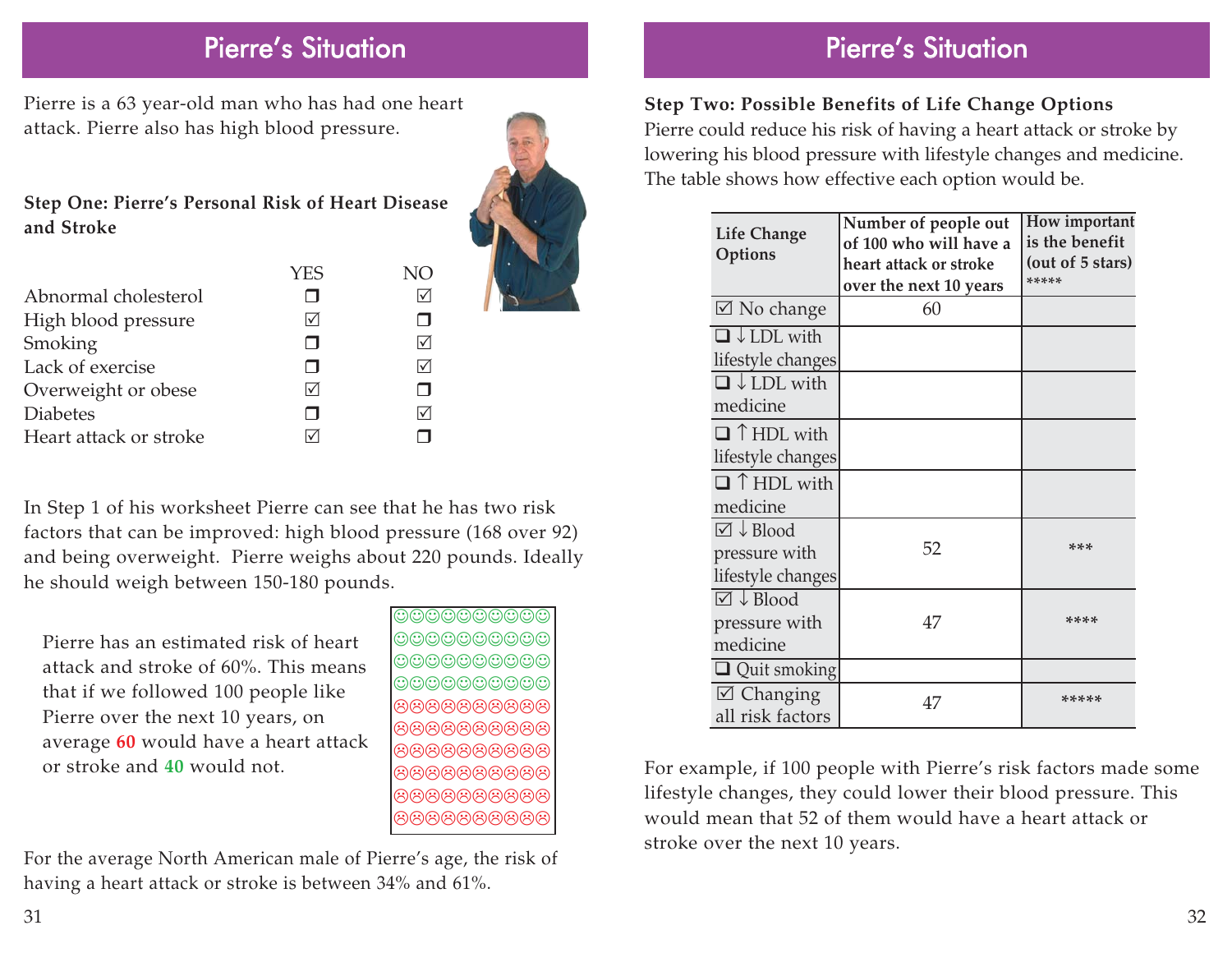#### Pierre's Situation

If 100 people like Pierre changed all their risk factors (lowering blood pressure with medicine), over the next 10 years on average **<sup>47</sup>** of them would have a heart attack or stroke and **<sup>53</sup>** would not.

| $\textcircled{\circ} \textcirc \textcirc \textcirc \textcirc \textcirc \textcirc$ |
|-----------------------------------------------------------------------------------|
| 000000000                                                                         |
| 000000000                                                                         |
| 000000000                                                                         |
| 000000000                                                                         |
| 0000000000                                                                        |
| 0000000000                                                                        |
| 0000000000                                                                        |
| 0000000000                                                                        |
| 0000000000                                                                        |
|                                                                                   |

#### **Step Three: Pierre's Plan of Action**

Pierre discussed the pros and cons of the different treatment options with his doctor. In Step 3 of his worksheet Pierre checks the options he is interested in trying over the next 3 months. He decides to start taking medicines to lower his blood pressure. He also believes that increasing his level of exercise could improve his blood pressure and help him to lose weight. Pierre's cardiologist refers him to a supervised exercise program designed for patients who have had a heart attack.

### Pierre's Situation

#### **Step Four: Pierre's Progress**

After three months, Pierre returns to his doctor to discuss his progress. He has started to take the medicine to lower his blood pressure. He has been watching his diet and has begun a supervised exercise program. He has lost 10 pounds and his blood pressure has dropped to 158 over 88.

Pierre's risk of having a heart attack or stroke over the next 10 years has dropped to 46 out of 100.

Pierre would like to reduce his risk even more. He makes a plan to learn more about how meditation and relaxation techniques could reduce the stress in his life.



**Now it's time for you to complete your personal worksheet. Good luck with your decision making!**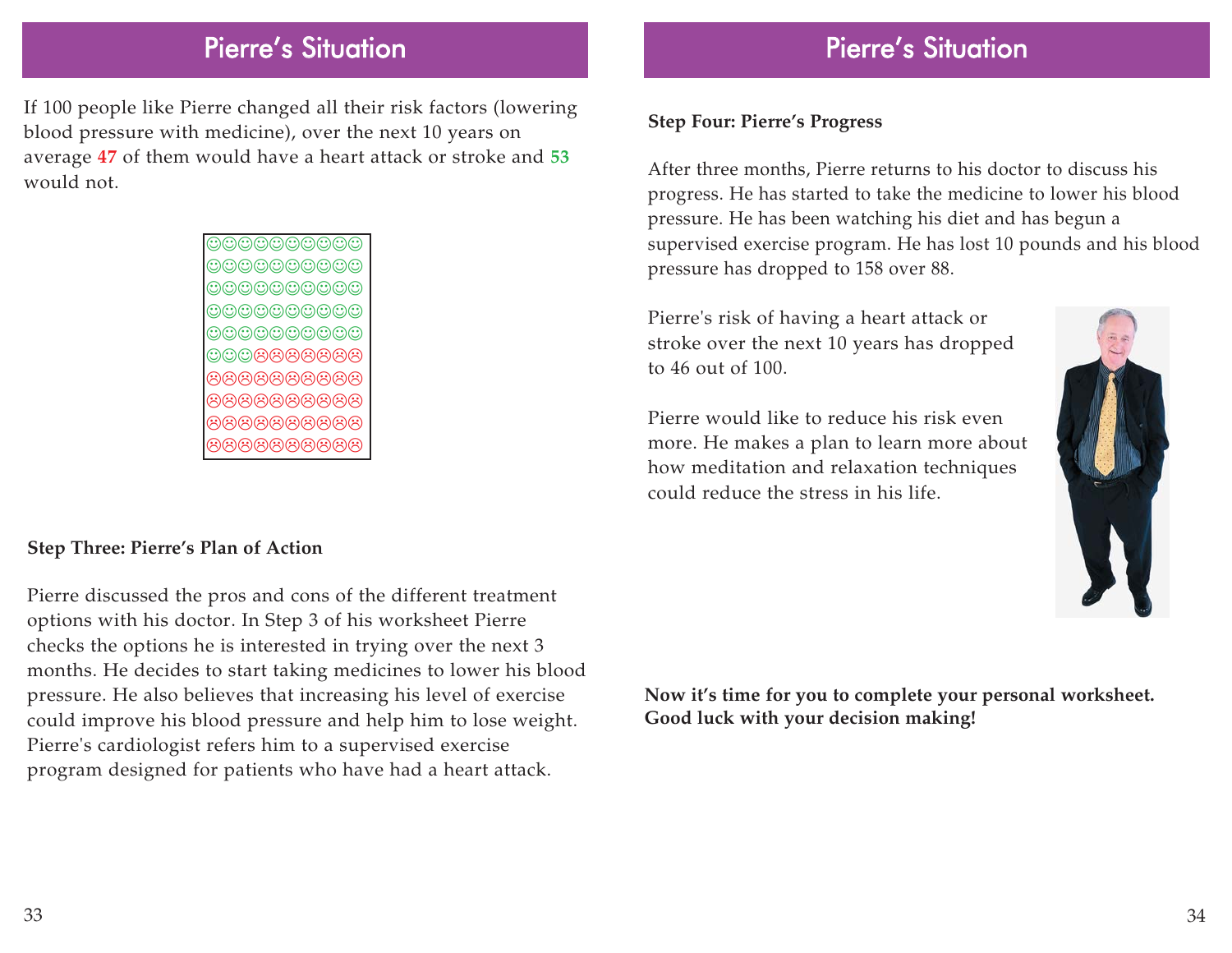### Summary Table

Refer to the summary table below as a quick reference guide for the information we have presented on lifestyle options.

In both tables, the  $\uparrow$  arrow means raises and the  $\downarrow$  arrow means lowers.

| <b>LIFESTYLE OPTIONS</b>                       |                 |                |                           |                           |
|------------------------------------------------|-----------------|----------------|---------------------------|---------------------------|
|                                                | <b>LDL</b>      | <b>HDL</b>     | <b>Blood Pressure</b>     |                           |
|                                                |                 |                | <b>Systolic</b>           | <b>Diastolic</b>          |
| <b>Healthy Diet</b>                            | $\downarrow$ 5% |                | $\downarrow$ 9<br>mm Hg   | $\downarrow$ 5<br>mm Hg   |
| <b>Increase</b><br><b>Exercise</b>             | $\downarrow$ 4% | $\uparrow$ 5%  | $\downarrow$ 5-7<br>mm Hg | $\downarrow$ 5-7<br>mm Hg |
| <b>Quit Smoking</b>                            |                 | $\uparrow$ 14% |                           |                           |
| <b>Lose Weight</b><br>10 pounds $(4.5)$<br>kg) | $\downarrow$ 3% | $\uparrow$ 4%  | $\sqrt{7-12}$<br>mm Hg    | $\sqrt{7-12}$<br>mm Hg    |
| <b>Reduce Stress</b>                           |                 |                |                           |                           |
| <b>References</b>                              | 7, 25, 28       | 25, 28, 40-42  | 8, 20, 26, 29             | 8, 20, 26, 29             |

| <b>CHOLESTEROL LOWERING MEDICINES</b>              |                     |                      |                            |                                       |
|----------------------------------------------------|---------------------|----------------------|----------------------------|---------------------------------------|
|                                                    | <b>LDL</b>          | <b>HDL</b>           | <b>Blood Pressure</b>      |                                       |
|                                                    |                     |                      | Systolic                   | <b>Diastolic</b>                      |
| <b>Resins</b>                                      | $\downarrow$ 15–25% | $10 - 5%$            |                            |                                       |
| <b>Niacin</b>                                      | $\downarrow$ 20%    | $\uparrow$ 20–40%    |                            |                                       |
| <b>Fibrates</b>                                    | $\downarrow$ 10–20% | $\uparrow$ 0-30%     |                            |                                       |
| <b>Statins</b>                                     | $\downarrow$ 20–50% | $\uparrow$ 5-10%     |                            |                                       |
| <b>BLOOD PRESSURE LOWERING MEDICINES</b>           |                     |                      |                            |                                       |
| <b>Diuretics</b>                                   |                     |                      | $\downarrow$ 7-15<br>mm Hg | $\overline{\downarrow}$ 5-10<br>mm Hg |
| <b>Beta-blockers</b>                               |                     |                      | $\sqrt{7-15}$<br>mm Hg     | $\downarrow$ 5-10<br>mm Hg            |
| Angiotensin-<br>converting<br>enzyme<br>inhibitors |                     |                      | $\downarrow$ 7-15<br>mm Hg | $\downarrow$ 5-10<br>mm Hg            |
| Angiotensin II-<br>receptor<br>antagonists         |                     |                      | $\downarrow$ 7-15<br>mm Hg | $\downarrow$ 5-10<br>mm Hg            |
| Calcium<br>channel<br>inhibitors                   |                     |                      | $\downarrow$ 7–15<br>mm Hg | $\downarrow$ 5–10<br>mm Hg            |
| References                                         | 47, 50-51, 53       | 45-47, 51,<br>53, 55 | $57 - 61,$<br>$63 - 65$    | $57 - 61,$<br>$63 - 65$               |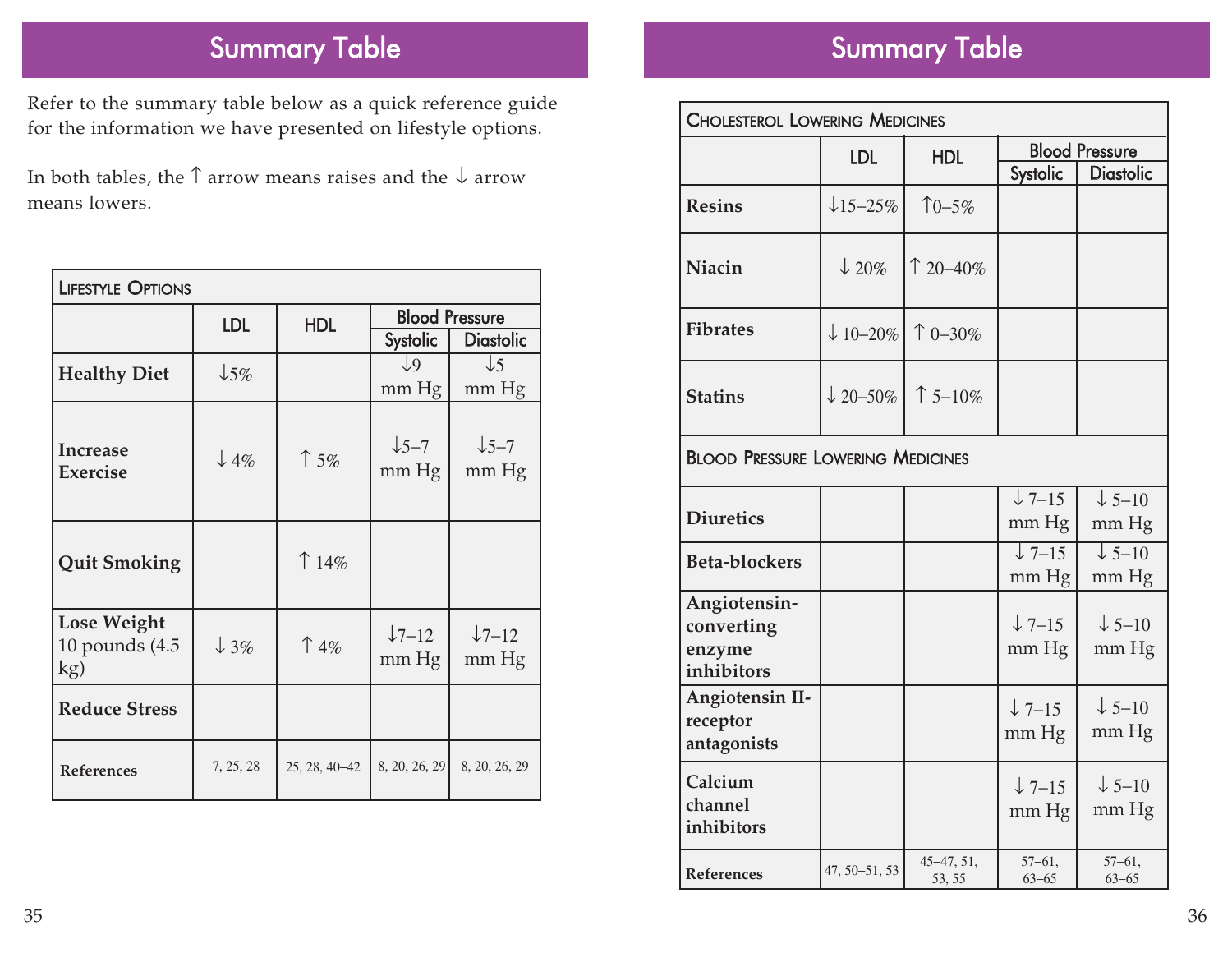#### **Resources**

#### **Smoking Cessation:**

Quebec Pulmonary Association Tel: Call toll free 1-888-poumon-9 Internet: http://www.pq.lung.ca Description: free counselling by nurse every day from 13:00 to 20:00

Canadian Cancer Society Tel: Call toll free 1-888-939-3333 Internet: http://www.cancer.ca Description: free brochure on smoking cessation

Smoking cessation clinic Notre-Dame Hospital Tel: (514) 890-8000 extension 23761 Description: counselling and medical follow-up

Nicotine anonymous Tel: (514) 849-0131 Internet: http://www.nicotine-anonymous.org Description: support group for people who wish to stop smoking

Smoking Cessation Guide Fax: (613) 567-2730 Or send request to Canadian Council on Smoking and Health 170 Laurier Avenue West, Suite 1000, Ottawa, ON K1P 5V5

Ordre des acupuncteurs du Québec Tel: (514) 523-2882

Association des hypnologues du Québec Tel: (514) 939-3780

#### Resources

#### **Exercise**:

Canada's Physical Activity Guide Tel : Call toll free 1-888-334-9769 http://www.paguide.com

#### **Nutrition**:

Health Canada Food Guide Tel: (613) 954-5995

Dietitians of Canada 480 University Avenue, Suite 604 Toronto, Ontario, Canada M5G 1V2 Tel: (416) 596-0857 Internet address: http://www.dietitians.ca

#### **Counselling to reduce stress**:

Ordre des psychologues du Québec 1100, avenue Beaumont, bureau 510 Mont-Royal, Québec H3P 3H5 Tel. : (514) 738-1223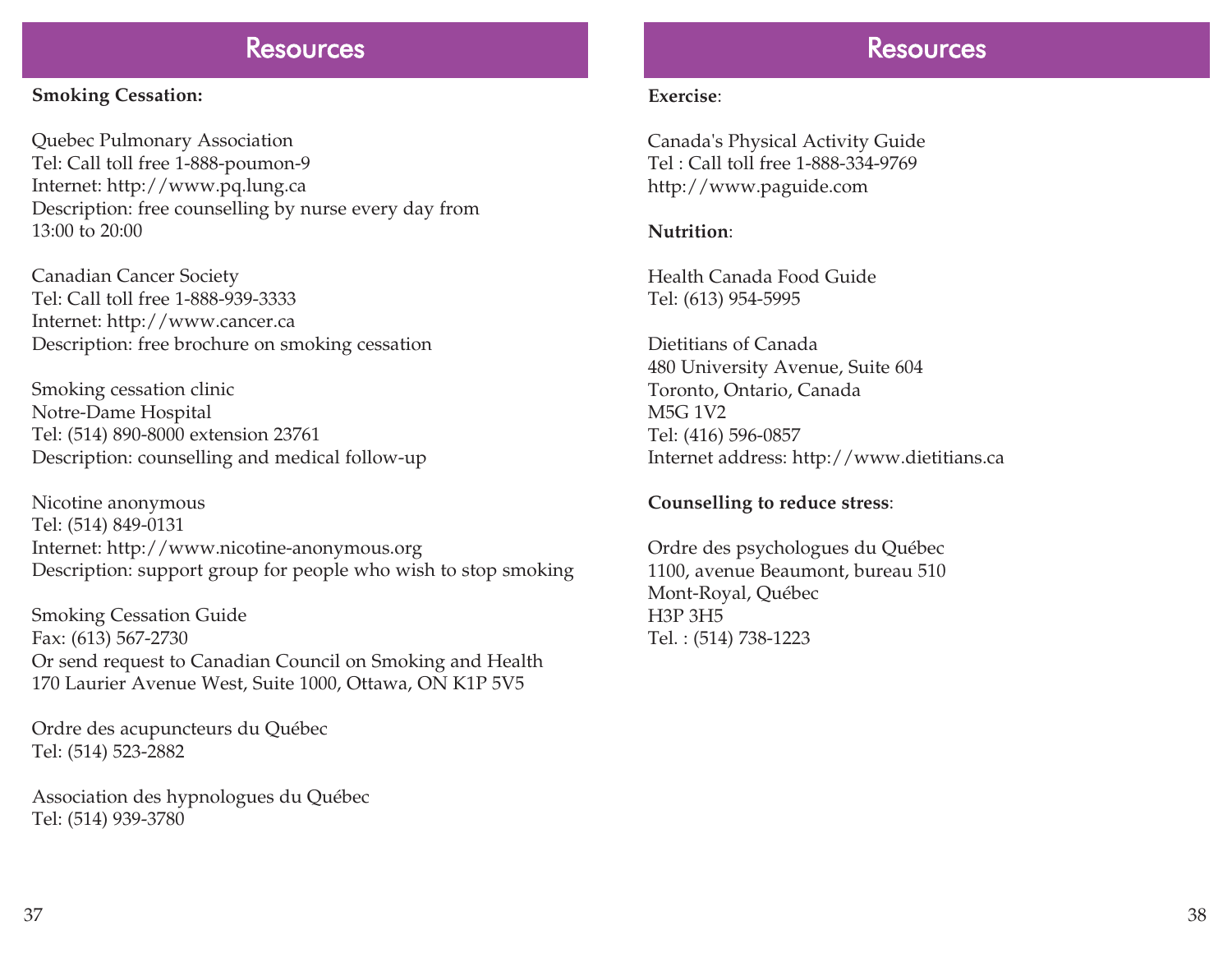#### Glossary of Terms

**Acupuncture:** Thin needles inserted through the skin into energy points found in specific parts of the body to balance energy levels. The needles may also be gently twirled or heated.

**Angina**: Chest pain caused by a lack of oxygen to the heart.

**Angiotensins-converting enzyme (ACE) inhibitors**: Medicines that reduce blood pressure by reducing the constriction of blood vessels and allowing the blood to flow more easily in the vessels.

**Angiotensin II - receptor antagonists**: Reduce the constriction of blood vessels, which makes it easier for the blood to flow through them, reducing **blood pressure** and increasing the elimination of water and salt through the kidneys.

**Beta-blockers**: Medicines that reduce blood pressure by slowing the heart rate and reducing the force of contractions of the heart muscle.

**Biofeedback**: A technique in which people learn to control body functions, such as **blood pressure**, that are normally not under a person's control.

**Blood Cholesterol**: An essential part of the body. It is carried through the body by **lipoproteins**. There are three kinds of blood cholesterol: **LDL-cholesterol, HDL-cholesterol** and **triglycerides**.

**Blood Pressure**: A measurement of how hard your heart has to work to pump the blood through your body. It is measured in millimetres (mm) of mercury (Hg), and is represented by two numbers, such as "135 over 85". The higher number is your **systolic** blood pressure and the lower number is your **diastolic** blood pressure.

**Calcium channel inhibitors**: Medicines that act on the muscles of the heart. They decrease the work of the heart in pumping blood, decrease the pressure of blood flow through the body and improve the circulation of blood through the heart muscle.

### Glossary of Terms

**Counseling**: Advice and psychological support given by a health professional aimed at helping you cope with a particular problem.

**Diastolic Blood Pressure**: The lower number in your **blood pressure** reading. This is the pressure in your blood vessels when your heart is resting (between beats).

**Diuretics**: A group of medicines that help remove extra water from the body by stimulating the kidneys to get rid of more urine.

**Fibrates**: Medicines used as adjuncts to lifestyle changes to lower **triglycerides** and increase **HDL-cholesterol**.

**Heart Attack**: Sudden death of part of the heart muscle causing severe continuous pain.

**Heart Disease**: A narrowing of the arteries in the heart resulting in **angina** and **heart attack**.

**HDL-Cholesterol:** High-density lipoprotein, or HDL-cholesterol is known as good cholesterol because it promotes the elimination of cholesterol from the blood causing them to widen. People with low levels of HDL or good cholesterol have a higher risk of **heart disease** and **stroke**.

**LDL-Cholesterol**: Low-density lipoprotein, or LDL-cholesterol is known as bad cholesterol because it promotes the deposit of cholesterol on artery walls, causing them to narrow. People with high levels of LDL or bad cholesterol have a higher risk of developing **heart disease** and **stroke**.

**Lipoproteins**: The particles that transport **cholesterol** and fat around the body.

**Meditation**: A technique in which people concentrate on an object, a word, or an idea for the purpose of changing their mood.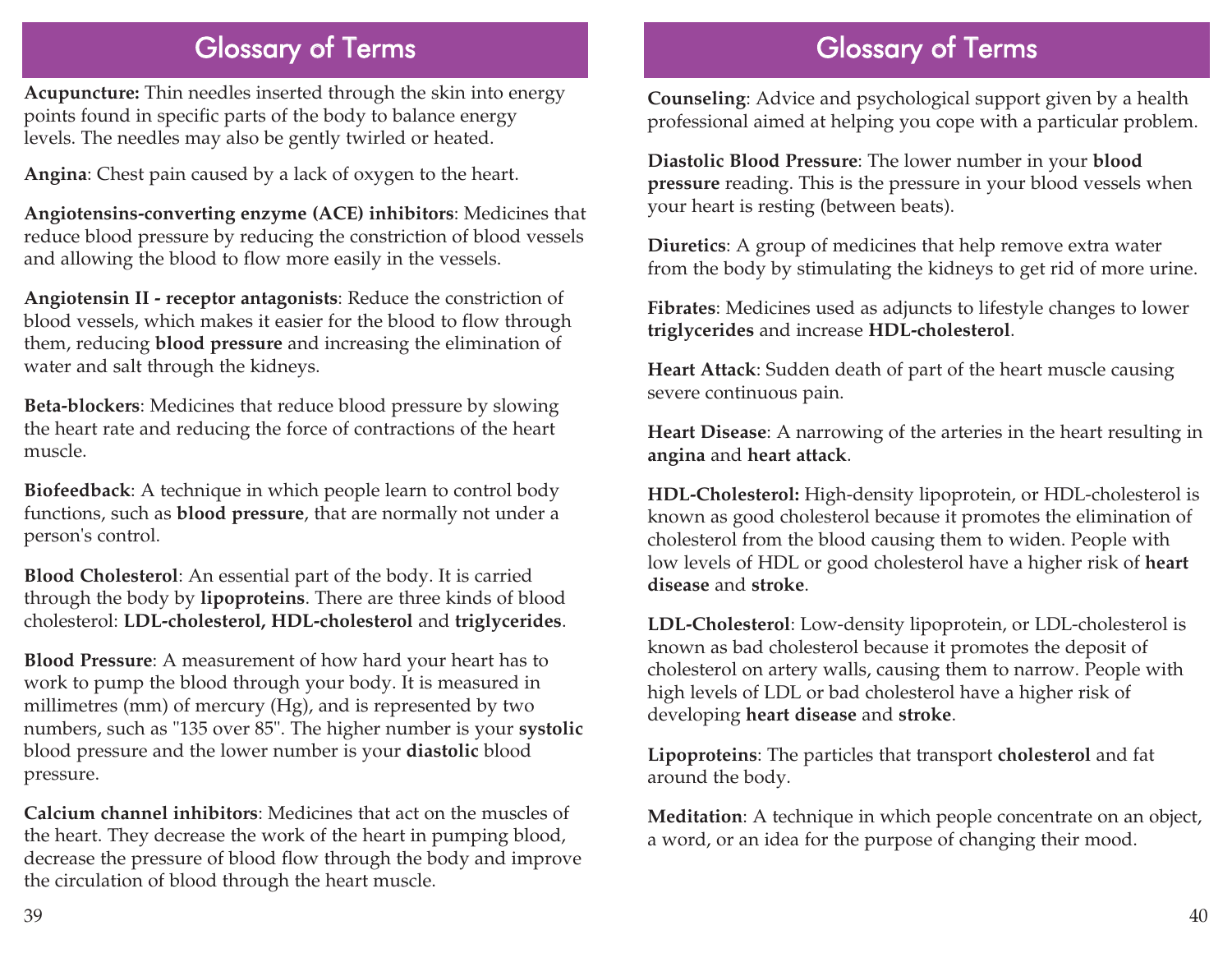### Glossary of Terms

**Niacin**: A medicine used as an adjunct to lifestyle changes to increase **HDL-cholesterol** or decrease **triglycerides**. Can be used alone or in combination with other medicines.

**Personal Counseling**: For example, meeting regularly with a professional counselor to help you talk about the causes of your stress, improve your communication skills to manage stress, learn how to problem-solve and manage your negative emotions using relaxation and exercise.

**Relaxation**: A method of consciously releasing tension in the muscles to help a person become calmer.

**Resins**: Medicines used as adjuncts to lifestyle changes to decrease **LDL-cholesterol**. Mostly used in combination with other **cholesterol** medicines.

**Statins**: Medicines used as adjuncts to lifestyle changes to decrease **LDL-cholesterol**. Can be used alone or in combination with other **cholesterol** medicines.

**Stroke**: Damage to part of the brain caused by an interruption of the blood supply or leakage of blood through the walls of the blood vessels. Sensation, movement, or function controlled by the damaged area of the brain is impaired. Strokes can be fatal.

**Systolic Blood Pressure**: The higher number in your **blood pressure** reading. It is the pressure in your blood vessels when your heart is beating.

**Transient Ischemic Attack**: A brief interruption of the blood supply to part of the brain that results in a temporary impairment of vision, speech, sensation, or movement.

**Triglycerides**: Chemical form of fat that exists in blood. Represents very important stock of fatty acids.

- 1. Nicod P, Gilpin E, Dittrich H, et al. Short- and long-term clinical outcome after Q wave and non-Q wave myocardial infarction in a large patient population. Circulation 1989;79:528-36.
- 2. Karlson BW, Herlitz J, Hartford M. Prognosis in myocardial infarction in relation to gender. Am Heart J 1994;128:477-83
- 3. National Institutes of Health. National Heart, Lung, and Blood Institute. National Cholesterol Education program. Second report of the expert panel on detection, evaluation, and treatment of high blood cholesterol in adults (Adult treatment panel II). NIH publication No. 93-3095, p. 1-166, September, 1993.
- 4. National Institutes of Health. National Heart, Lung, and Blood Institute, National High Blood Pressure Education Program. The sixth report of the Joint National Committee on prevention, detection, evaluation, and treatment of high blood pressure. NIH publication. No. 98-4080, p. 1-70, November 1997.
- 5. Haynes RB, Lacourcière Y, Rabkin SW, Leenen FHH, Logan AG, Wright N, Evans CE. Report of the Canadian hypertension society consensus conference: 2. Diagnosis of hypertension in adults. CMAJ 149[4], 409-418. 1993.
- 6. The Joint National Committee on Detection Evaluation and Treatment of High Blood Pressure. The fifth report of the Joint National Committee on Detection, Evaluation, and Treatment of High Blood Pressure (JNC V). Arch Intern Med 153, 154-183. 1993.
- 7. Howell WH, McNamara DJ, Tosca MA, Smith BT, Gaines JA. Plasma lipid and lipoprotein responses to dietary fat and cholesterol: a metaanalysis. Am J Clin Nutr 65, 1747-1764. 1997.
- 8. Sacks FM, Svetkey LP, Vollmer WM, et al. Effects on blood pressure of reduced dietary sodium and the dietary approaches to stop hypertension (DASH) diet. N Engl J Med 344[1], 3-10. 2001.
- 9. Hu FB, Rimm EB, Stampfer MJ, Ascherio A, Spiegelman D, Willett WC. Prospective study of major dietary patterns and risk of coronary heart disease in men. Am J Clin Nutr 72, 912-921. 2000.
- 10. Stampfer MJ, Hu FB, Manson JE, Rimm EB, Willett WC. Primary prevention of coronary heart disease in women through diet and lifestyle. N Engl J Med 343[1], 16-22. 2000. <sup>42</sup>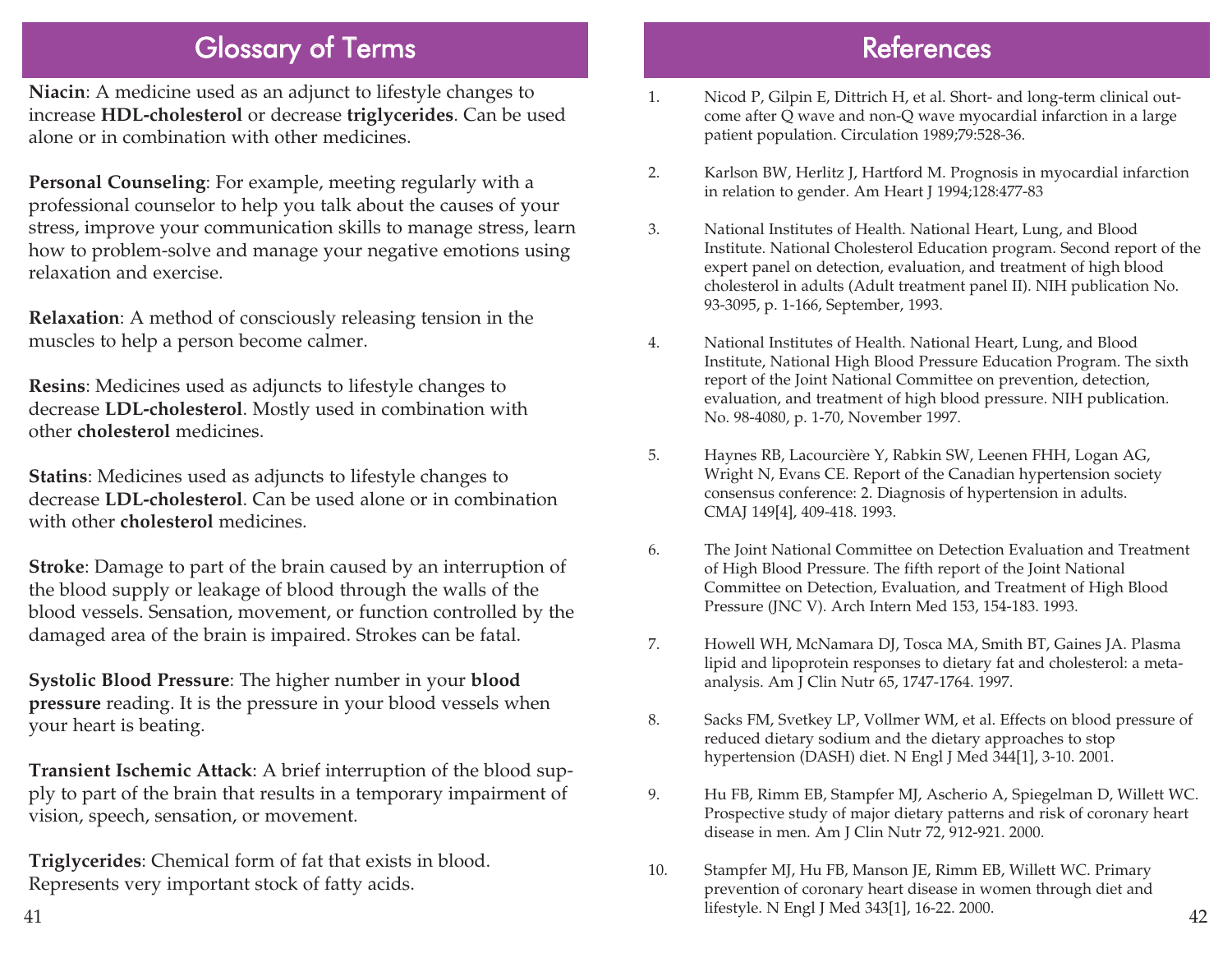#### References

- 11. Hu FB, Stampfer MJ, Manson JE, et al. Trends in the incidence of coronary heart disease and changes in diet and lifestyle in women. N Engl J Med 343[8], 530-537. 2000.
- 12. Liu S, Manson JE, Lee IM, Cole SR, Hennekens CH, Willett WC, Buring JE. Fruit and vegetable intake and risk of cardiovascular disease: the Women's Health Study. Am J Clin Nutr 72, 922-928. 2000.
- 13. Liu S, Manson JE, Stampfer MJ, Rexrode KM, Hu FB, Rimm EB, Willett WC. Whole grain consumption and risk of ischemic stroke in women. A prospective study. JAMA 284[12], 1534-1540. 2000.
- 14. Campbell NRC, Ashley MJ, Carruthers SG, Lacourcière Y, McKay DW. 3 Recommendations on alcohol consumption. CMAJ; 160(9Suppl); S13-S20. 1999.
- 15. National Institutes on Health, National Heart, Lung and Blood Institute in cooperation with The National Institute of Diabetes and Digestive and Kidney Diseases. Clinical guidelines on the identification, evaluation, and treatment of overweight and obesity in adults. Executive summary. NIH publication No. 98-4083, p. VII-XXVI September, 1998.
- 16. Gaziano JM, Buring JE, Breslow JL, et al. Moderate alcohol intake, increased levels of high-density lipoprotein and its subfractions, and decreased risk of myocardial infarction. N Engl J Med 329, 1829-1834. 1993.
- 17. Valmadrid CT, Klein R, Moss SE, Klein BEK, Cruickshanks KJ. Alcohol intake and the risk of coronary heart disease mortality in persons with older-onset diabetes mellitus. JAMA 282[3], 239-246. 1999.
- 18. Nanchahal K, Ashton WD, Wood DA. Alcohol consumption, metabolic cardiovascular risk factors and hypertension in women. Int J Epidemiol 29, 57-64. 2000.
- 19. Rimm EB, Giovannucci EL, Willett WC, Colditz GA, Ascherio A, Rosner B Stampfer MJ. Prospective study of alcohol consumption and risk of coronary disease in men. Lancet 338, 464-468. 1991.
- 20. Elmer PJ, Grimm R, Laing B, et al. Lifestyle intervention: Results of the Treatment of Mild Hypertension Study (TOMHS). Prev Med 2[4], 378- 388. 1995.

- 21. Hypertension Prevention Trial Research Group. The hypertension prevention trial: three-year effects of dietary changes on blood pressure. Arch Int Med 150[1], 153-162. 1990.
- 22. Stamler R, Stamler J, Grimm R, et al. Nutritional therapy for high blood pressure. Final report of a four-year randomized controlled trial - The hypertension control program. JAMA 257[11], 1484-1491. 1987.
- 23. Canadian Task Force on Development of The Healthy Heart Kit. The Healthy Heart Kit: Helping your patients reduce their risk, Ottawa, February 1999.
- 24. Fodor J, Frohlich J, Genest JG, McPherson R, for the Working Group on Hypercholesterolemia and Other Dyslipidemias. Recommendations for the management and treatment of dyslipidemia. CMAJ 162[10], 1441- 1447. 2000.
- 25. Douketis JD, Feightner JW, Attia J, Feldman WF, with the Canadian Task Force on Preventive Health Care. Periodic health examination, 1999 update: 1. Detection, prevention and treatment of obesity. CMAJ 160, 513-525. 1999.
- 26. Dattilo AM, Kris-Etherton PM. Effects of weight reduction on blood lipids and lipoproteins: a meta-analysis. Am J Clin Nutr 56, 320-328. 1992.
- 27. Leiter LA, Abbott D, Campbell NRC, Mendelson R, Ogilvie RI, Chockalingam A. 2. Recommendations on obesity and weight loss. CMAJ 160[(9Suppl)], S7-S12. 1999.
- 28. Wassertheil-Smoller S, Blaufox MD, Oberman AS, Langford HG, Davis BR, Wylie-Rosett J. The trial of antihypertensive interventions and management (TAIM) study. Adequate weight loss, alone and combined with drug therapy in the treatment of mild hypertension. Arch Int Med 152, 131-136. 1992.
- 29. Lowensteyn I, Coupal L, Zowall H, Grover SA. The cost-effectiveness of exercise training for the primary and secondary prevention of cardiovascular disease. J Cardiopulmonay Rehabil 20, 147-155. 2000.
- 30. Cléroux J, Feldman RD, Petrella RJ. 4. Recommendations on physical exercise training. CMAJ 160[9 Suppl], S21-S28. 1999.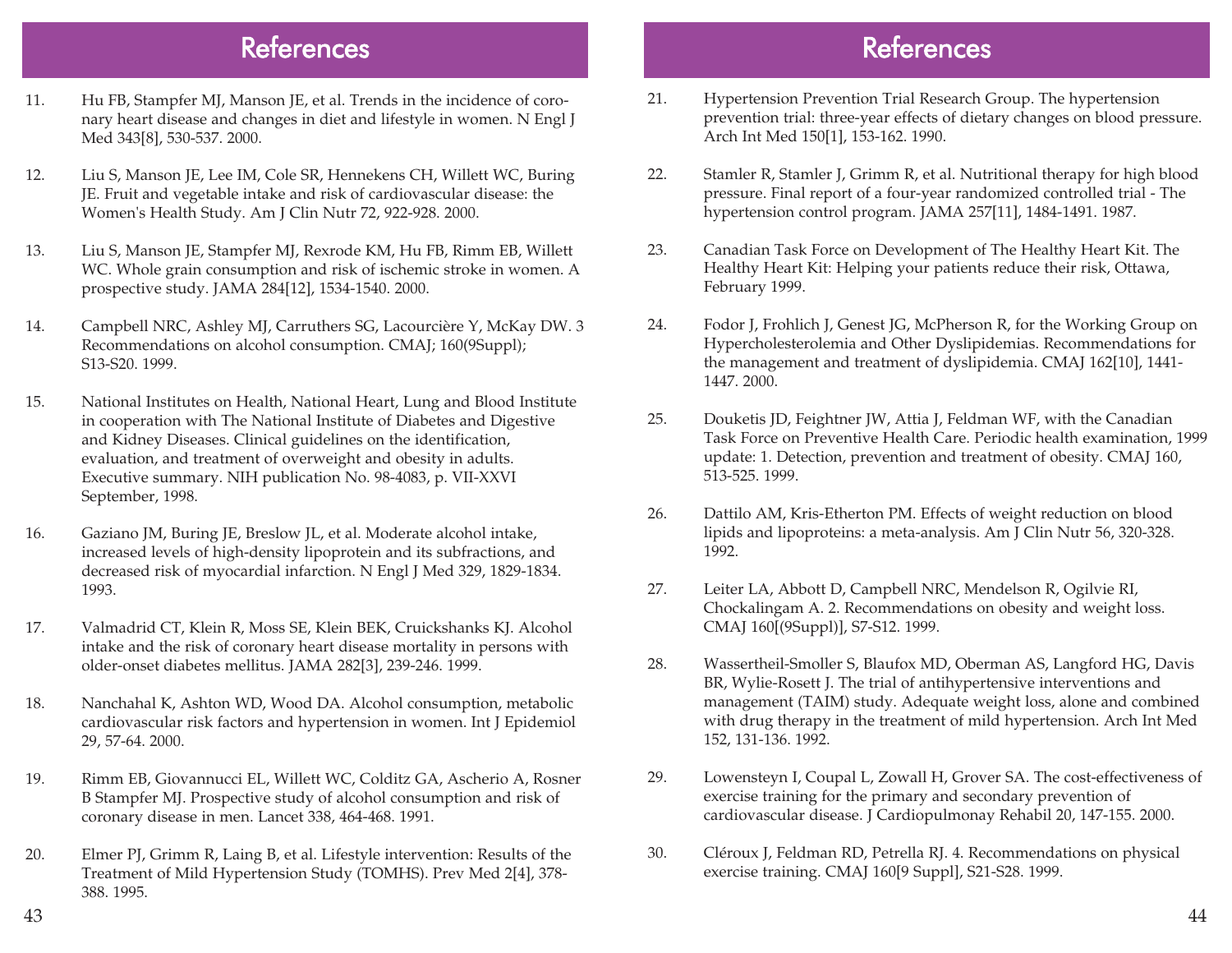### References

- 31. Arroll B, Beaglehole R. Does physical activity lower blood pressure: A critical review of the clinical trials. J Clin Epidemiol 45[5], 439-447. 1992.
- 32. Fagard RH. Physical fitness and blood pressure. J Hypertension 11 (suppl 5), S47-S52. 1993.
- 33. Manson JE, Hu FB, Rich-Edwards JW, et al. A prospective study of walking as compared with vigorous exercise in the prevention of coronary heart disease in women. N Engl J Med 341[9], 650-658. 1999.
- 34. Manson JE, Nathan DM, Krolewski AS, Stampfer MJ, Willett WC, Hennekens CH. A prospective study of exercise and incidence of diabetes among US male physicians. JAMA 268[1], 63-67. 1992.
- 35. Berlin JA, Colditz GA. A meta-analysis of physical activity in the prevention of coronary heart disease. Am J Epidemiol 132[4], 612-628. 1990.
- 36. Hu FB, Stampfer MJ, Colditz GA, Ascherio A, Rexrode KM, Willett WC, Manson JE. Physical activity and risk of stroke in women. JAMA 283[22], 2961-2967. 2000.
- 37. Blair SN, Kohl III HW, Barlow CE, Paffenbarger RS, Gibbons LW, Macera CA. Changes in physical fitness and all-cause mortality. A prospective study of healthy and unhealthy men. JAMA 273[14], 1093-1098. 1995.
- 38. Lee I-M, Hsieh C-C, Paffenbarger RS. Exercise intensity and longevity in men. The Harvard Alumni Health Study. JAMA 273[15], 1179-1184. 1995.
- 39. http://www.hc-sc.gc.ca/hppb/paguide/pdf/guideEngl.pdf (page says "No Longer Available" please provide reference)
- 40. The Smoking Cessation Clinical Practice Guideline Panel and Staff. The agency for health care policy and research smoking cessation clinical practice guideline. JAMA 275[16], 1270-1280. 1996.
- 41. Richard F, Marécaux N, Dallongeville J, et al. Effect of smoking cessation on lipoprotein A-I and lipoprotein A-I:A-II levels. Metabolism 46[6], 711-715. 1997.

- 42. Eliasson B, Attvall S, Taskinen M-R, Smith U. Smoking cessation improves insulin sensitivity in healthy middle-aged men. Eur J Clin Invest 27, 450-456. 1997.
- 43. Burnette MM, Meilahn E, Wing RR, Kuller LH. Smoking cessation, weight gain, and changes in cardiovascular risk factors during menopause: The healthy women study. Am J Pub Health 88[1], 93-96. 1998.
- 44. Jorenby DE, Leischow SJ, Nides MA, Rennard SI, Johnston JA, Hughes AR et al. A controlled trial of sustained-release bupropion, a nicotine patch, or both for smoking cessation. N Engl J Med 340, 685-691. 1999.
- 45. Cochrane review on smoking. From: Sigaly: The Cochrance Library, Volume (Issue 4), 2000. Copyright 2000 Ovid Technologies, Inc. Version rel4.2.0, Source ID: 1.4668.1.261.
- 46. Spence JD, Barnett PA, Linden W, Ramsden V, Taenzer P. 7. Recommendations on stress management. CMAJ 160[(9 Suppl)], S46-S50. 1999.
- 47. Jones P, Kafonek S, Laurora I, Hunninghake D, for the CURVES Investigators. Comparative dose efficacy study of Atorvastatin versus Simvastatin, Pravastatin, Lovastatin, and Fluvastatin in patients with hypercholesterolemia (The CURVES Study). Am J Cardiol 81, 582-587. 1998.
- 48. Schectman G, Hiatt J. Dose-response characteristics of cholesterol-lowering drug therapies: implications for treatment. Ann Intern Med 125[12], 990-1000. 1996.
- 49. Hebert PR, Gaziano JM, Chan KS, Hennekens CH. Cholesterol lowering with statin drugs, risk of stroke, and total mortality. An overview of randomized trials. JAMA 278[4], 313-321. 1997.
- 50. Bucher HC, Griffith LE, Guyatt GH. Effect of HMGcoA reductase inhibitors on stroke. A meta-analysis of randomized, controlled trials. Ann Intern Med 128, 89-95. 1998.
- 51. Frick MH, Elo O, Haapa K, Heinonen OP, Heinsalmi P, Helo P et al. Helsinky Heart Study: primary-prevention trial with gemfibrozil in middle-aged men with dyslipidemia. N Engl J Med 317, 1237-1245. 1987.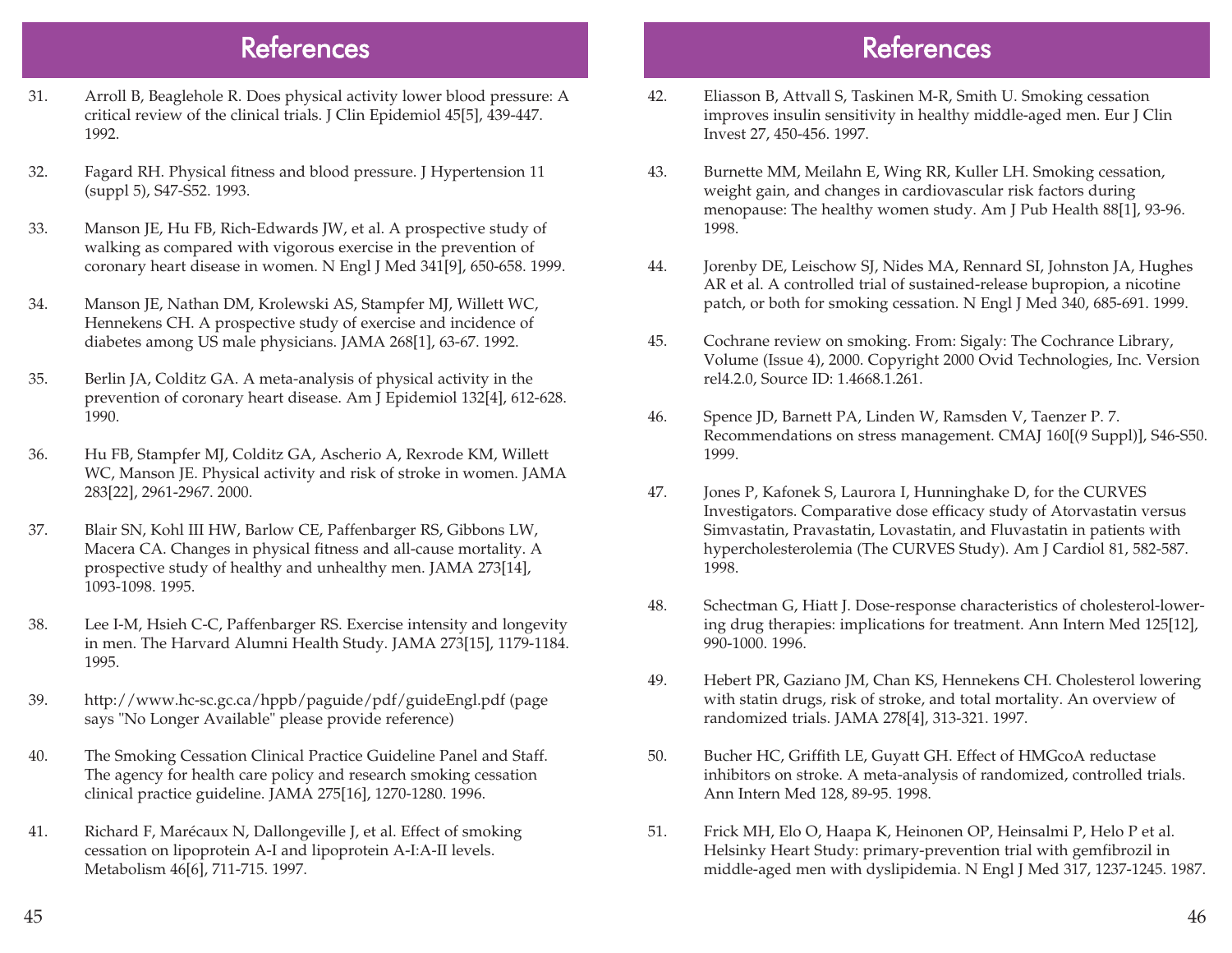#### **References**

- 52. Paradiso-Hardy FL. Dyslipidemia update: Part II. Pharmacy practice [November], 1-8. 1998.
- 53. Perreault S, Hamilton VH, Lavoie F, Grover S. A head-to-head comparison of the cost-effectiveness of HMG-CoA reductase inhibitors and fibrates in different types of primary hyperlipidemia. Cardiovasc Drugs Ther 10[6], 787-794. 1996.
- 54. Illingworth D, Stein EA, Mitchel YB, et al. Comparative effects of lovastatin and niacin in primary hypercholesterolemia. Arch Int Med 154, 1586-1595. 1994.
- 55. The Coronary Drug Project Research Group. Clofibrate and niacin in coronary heart disease. JAMA 231[4], 360-381. 1975.
- 56. Lipid Research Clinics Program. The Lipid Research Clinics Coronary Primary Prevention Trials results. I. Reduction in incidence of coronary heart disease. JAMA 251[3], :351-364. 1984.
- 57. Martin MJ, Hulley SB, Browner WS, Kuller LH, Wentworth DW. Serum cholesterol, blood pressure, and mortality: implications from a cohort of 361 662 men. Lancet 2, 933-939. 1986.
- 58. Neaton JD, Grimm RH, Prineas RJ, et al. Treatment of mild hypertension study. Final results. JAMA 270[6], 713-724. 1993.
- 59. Materson BJ, Reda DJ, Cushman WC, et al. Single-drug therapy for hypertension in men. A comparison of six antihypertensive agents with placebo. N Engl J Med 328, 914-921. 1993.
- 60. Wright J, Lee C.H., Chambers GK. Systematic review of antihypertensive therapies: Does the evidence assist in choosing a first-line drug? CMAJ 161[1], 25-32. 1999.
- 61. Wright J. Choosing a first-line drug in the management of elevated blood pressure: What is the evidence? 1: Thiazide diuretics. CMAJ 163[1], 57-60. 2000.
- 62. Wright J. Choosing a first-line drug in the management of elevated blood pressure: What is the evidence? 3: Angiotensin-convertingenzme inhibitors. CMAJ 163[6], 293-296. 2000.

- 63. Wright J. Choosing a first-line drug in the management of elevated blood pressure: What is the evidence? 2: Beta-blockers. CMAJ 163[2], 188-92. 2000.
- 64. Dina R, Jafari M. Angiotensin II-receptor antoagonists: An overview. Am J Health-Syst Phar 57, 1231-1241. 2000.
- 65. Psaty BM, Smith NL, Siscovick DS, et al. Health outcomes associated with antihypertensive therapies used as first-line agents. A systematic review and meta-analysis. JAMA 277[9], 739-745. 1997.
- 66. The Heart Outcomes Prevention Evaluation Study Investigators. Effects of an angiotensin-converting-enzyme inhibitor, ramipril, on cardiovascular events in high-risk patients. N Engl J Med 342, 145-153. 2000.
- 67. Materson BJ, Reda DJ, Cushman WC, et. al. For the Departments of Veterans Affairs Cooperative Study Group on Antihypertensive Agents. Single-drug therapy for hypertension in men. A comparison of six antihypertensive agents with placebo. N Engl J Med 1993; 328: 914-21.